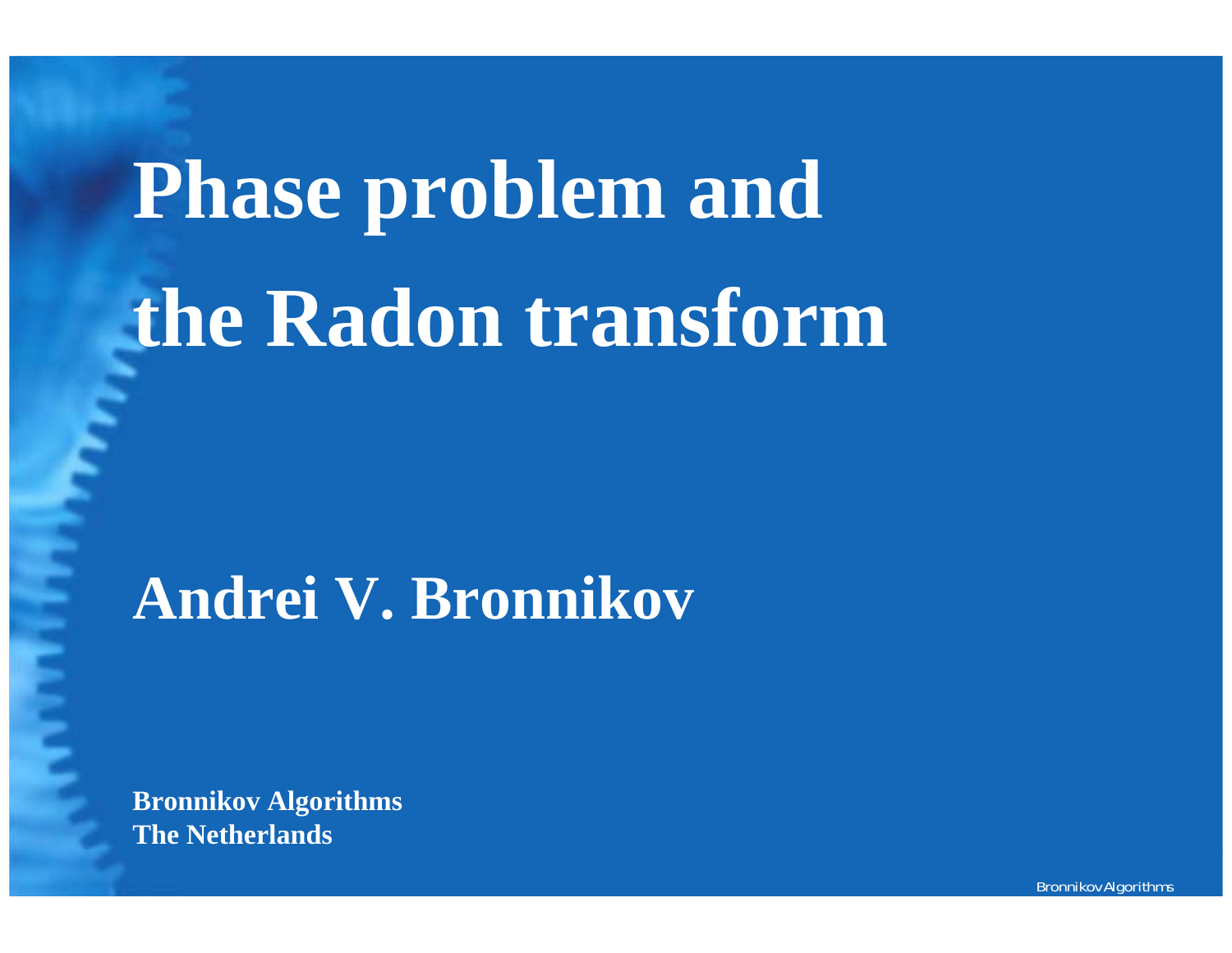- The Radon transform and applications
- Inverse problem of phase-contrast CT
- Fundamental theorem
- Image reconstruction algorithms
- Phantom studies
- Experimental data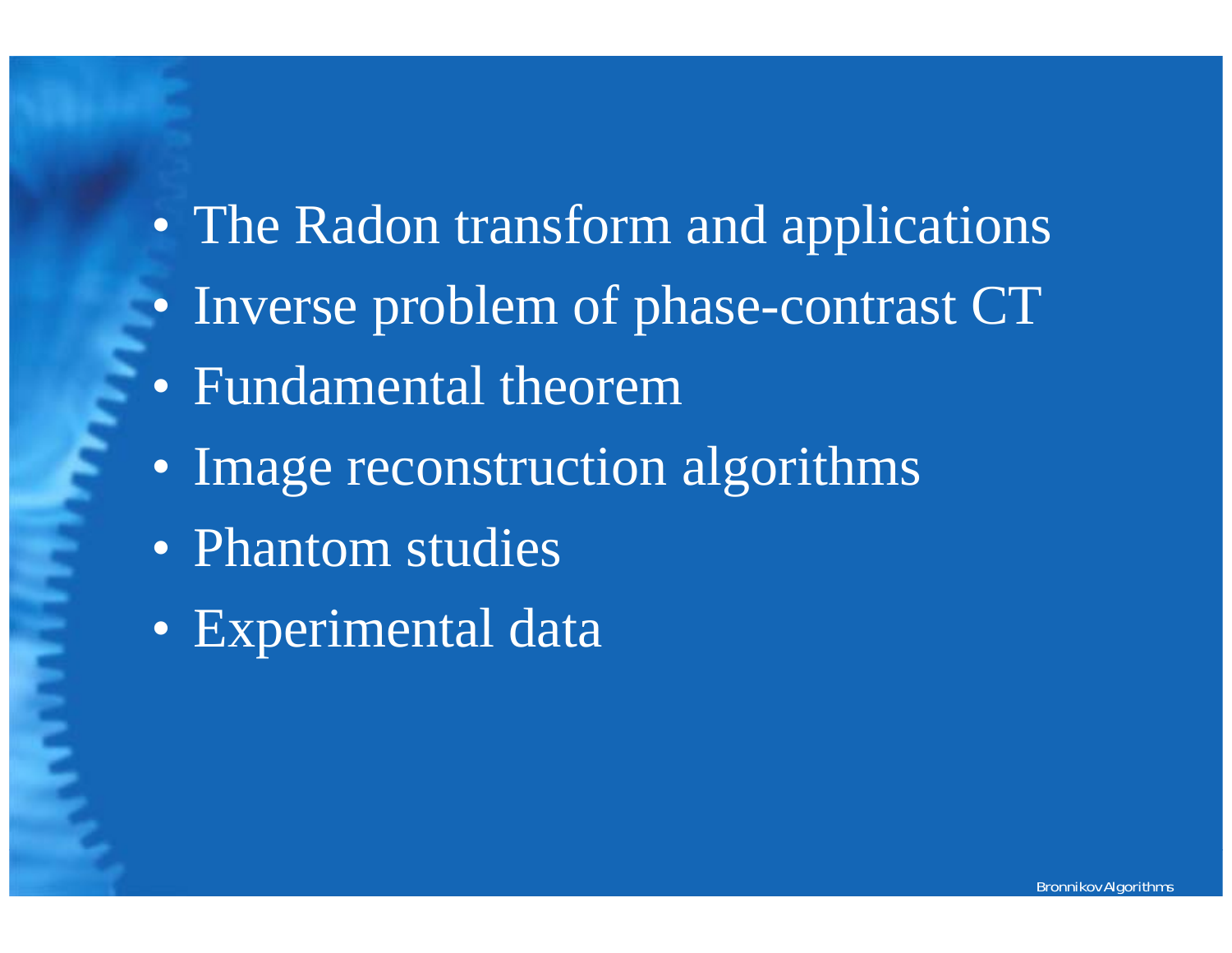#### **The Radon transform (J. Radon, 1917)**

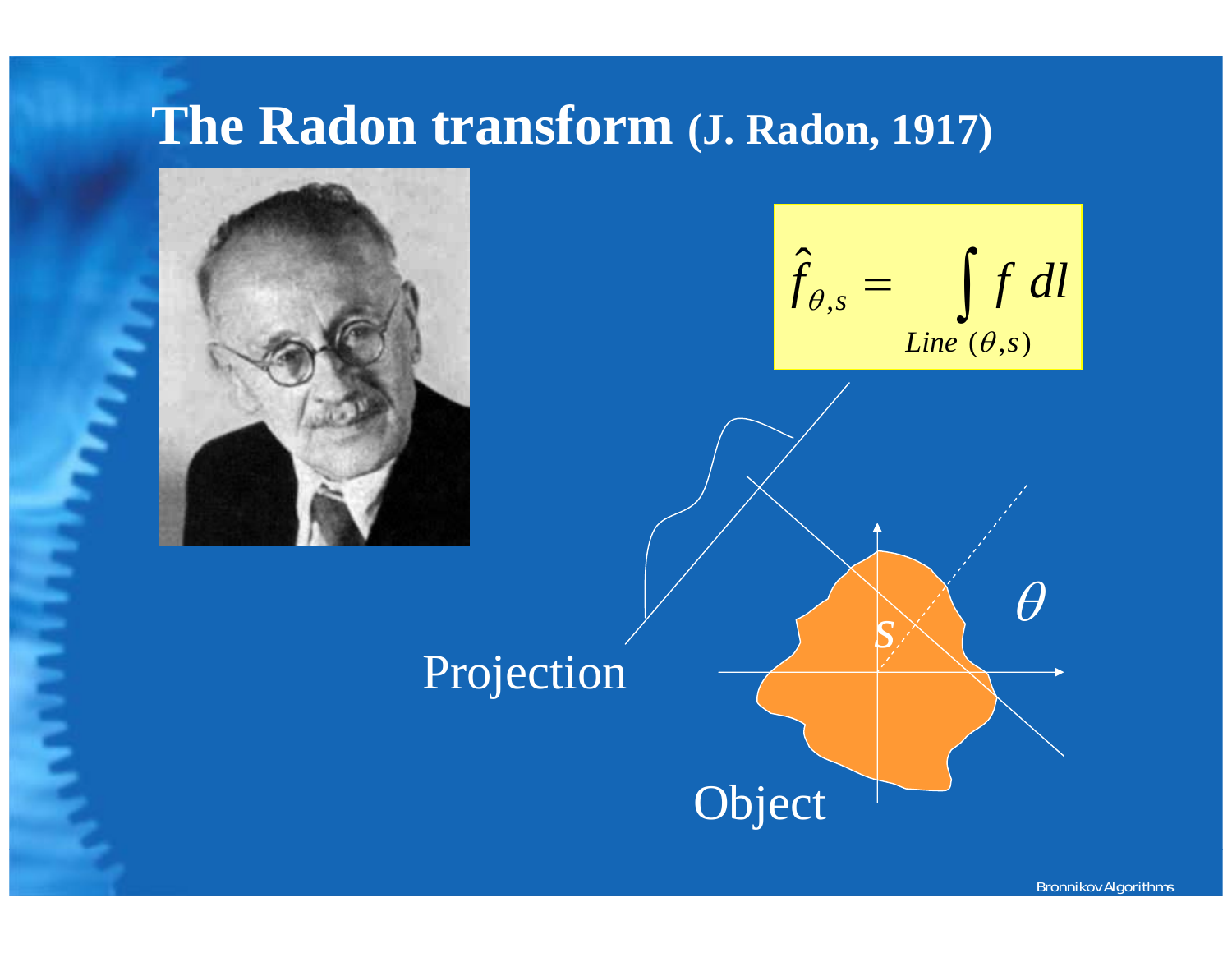#### **The inverse 3D (Radon) transform (H.A. Lorentz, 1905)**



$$
f = \frac{-1}{4\pi^2} \iint \frac{\partial^2}{\partial s^2} \hat{f}(s, \theta, \omega) d\theta d\omega
$$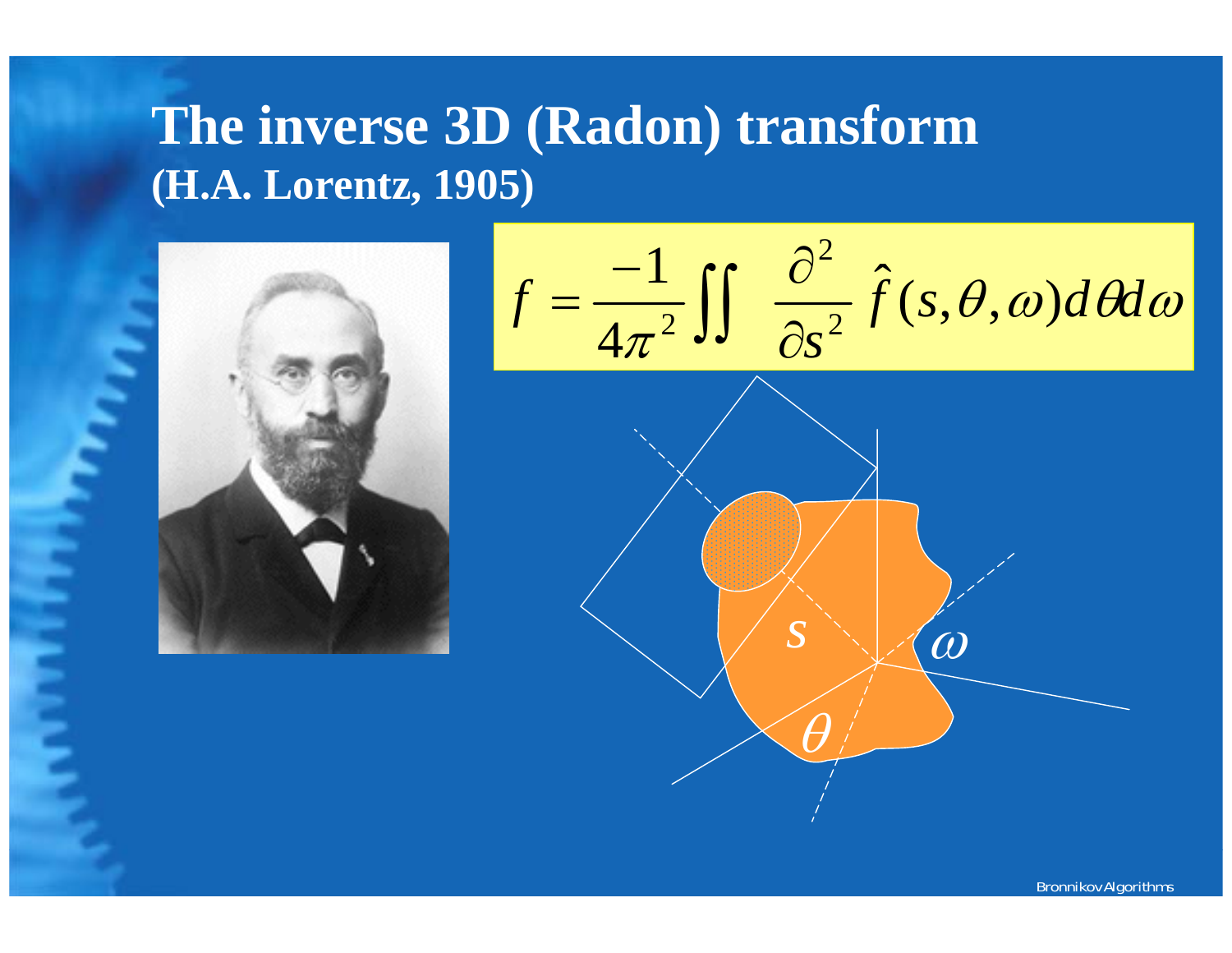#### **Applications**

 $\bullet$  Medical imaging  $\bullet$ Laboratory animals

 $\bullet$  Materials research  $\bullet$ • Non-destructive testing  $\bullet$  Reverse engineering  $\bullet$ • Geophysics



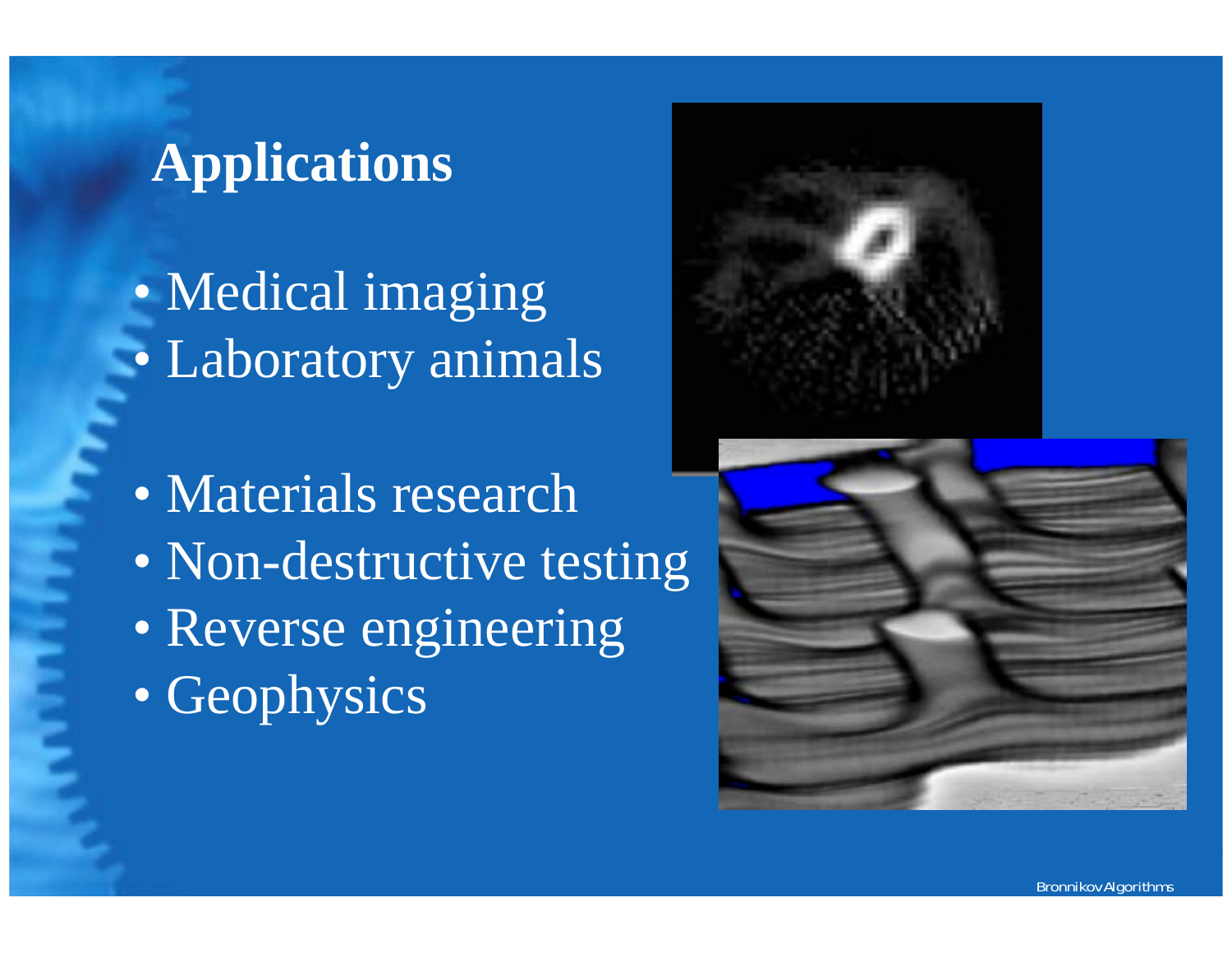#### **Principle of x-ray tomography**

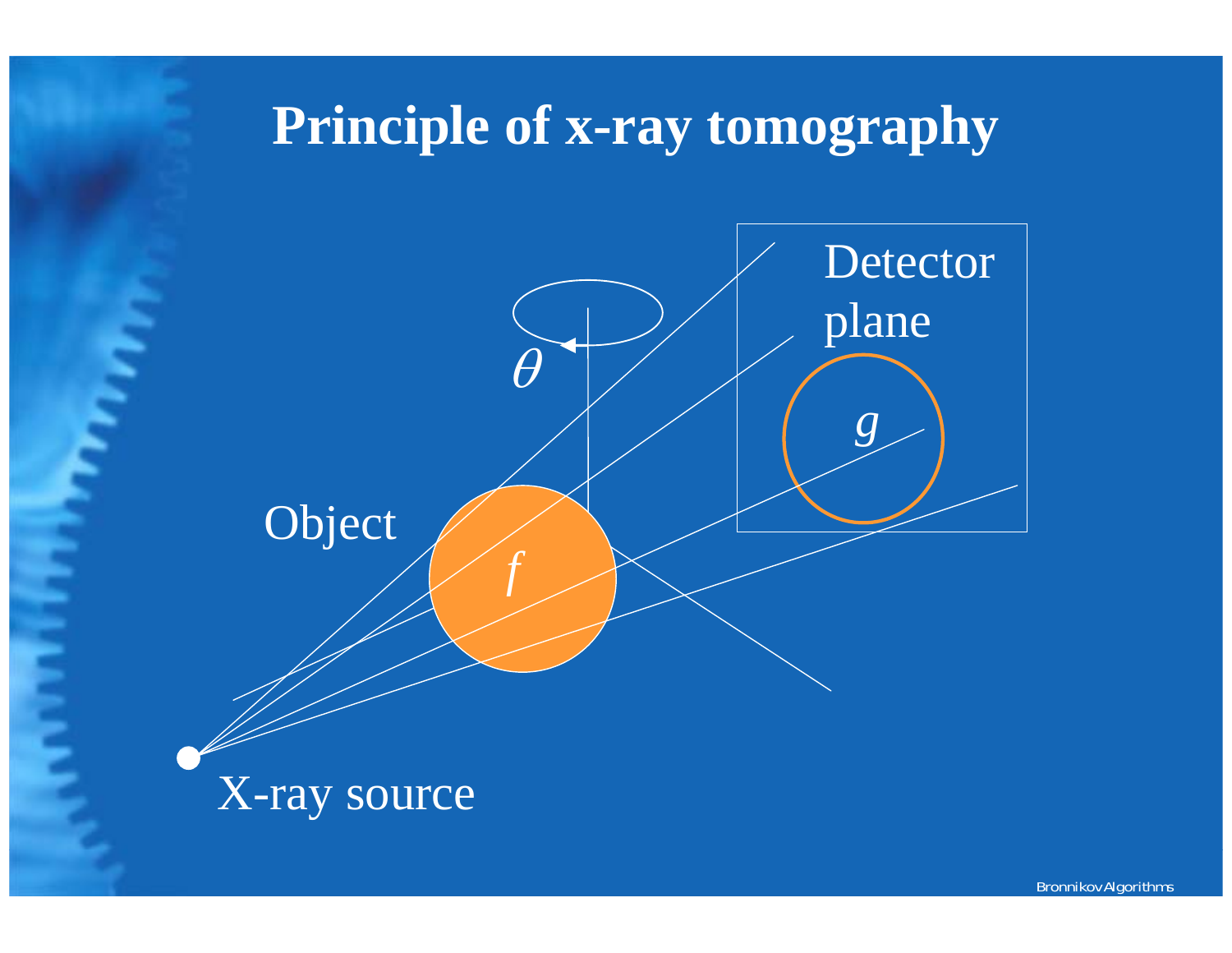#### **Fourier slice theorem**

$$
\hat{f}(u_{\theta}, v_{\theta}) = \hat{g}_{\theta}(u, v)
$$

Fourier transform in the central plane is the Fourier transform of the projection projection **Detector** plane Object *f* θ*g*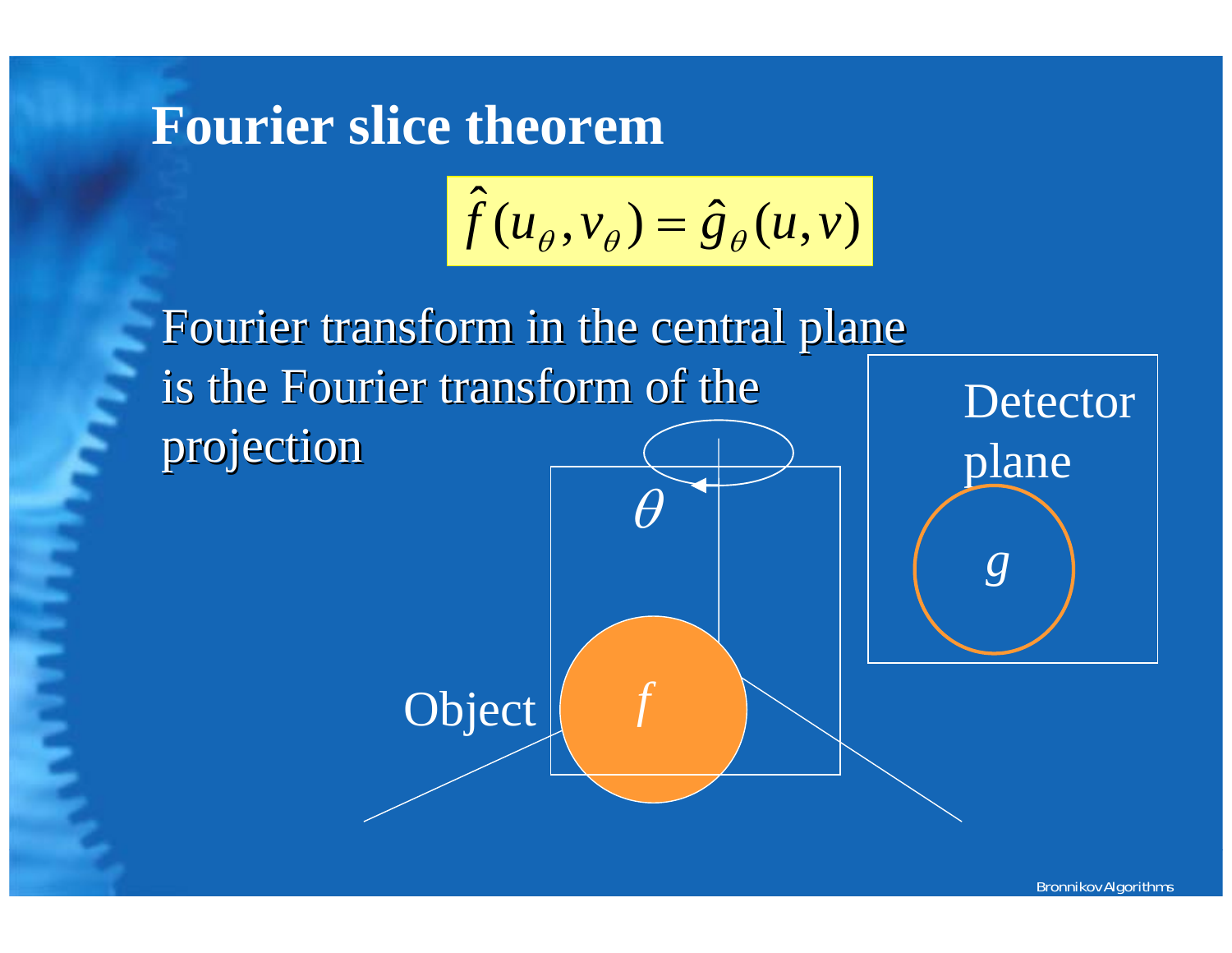# **Filtering** Backprojection **Image reconstruction**  • Filling up the Fourier space • Filtered backprojection:

 $\partial_{\theta}d\theta$  $f = \int q * g_{\theta} d$ 0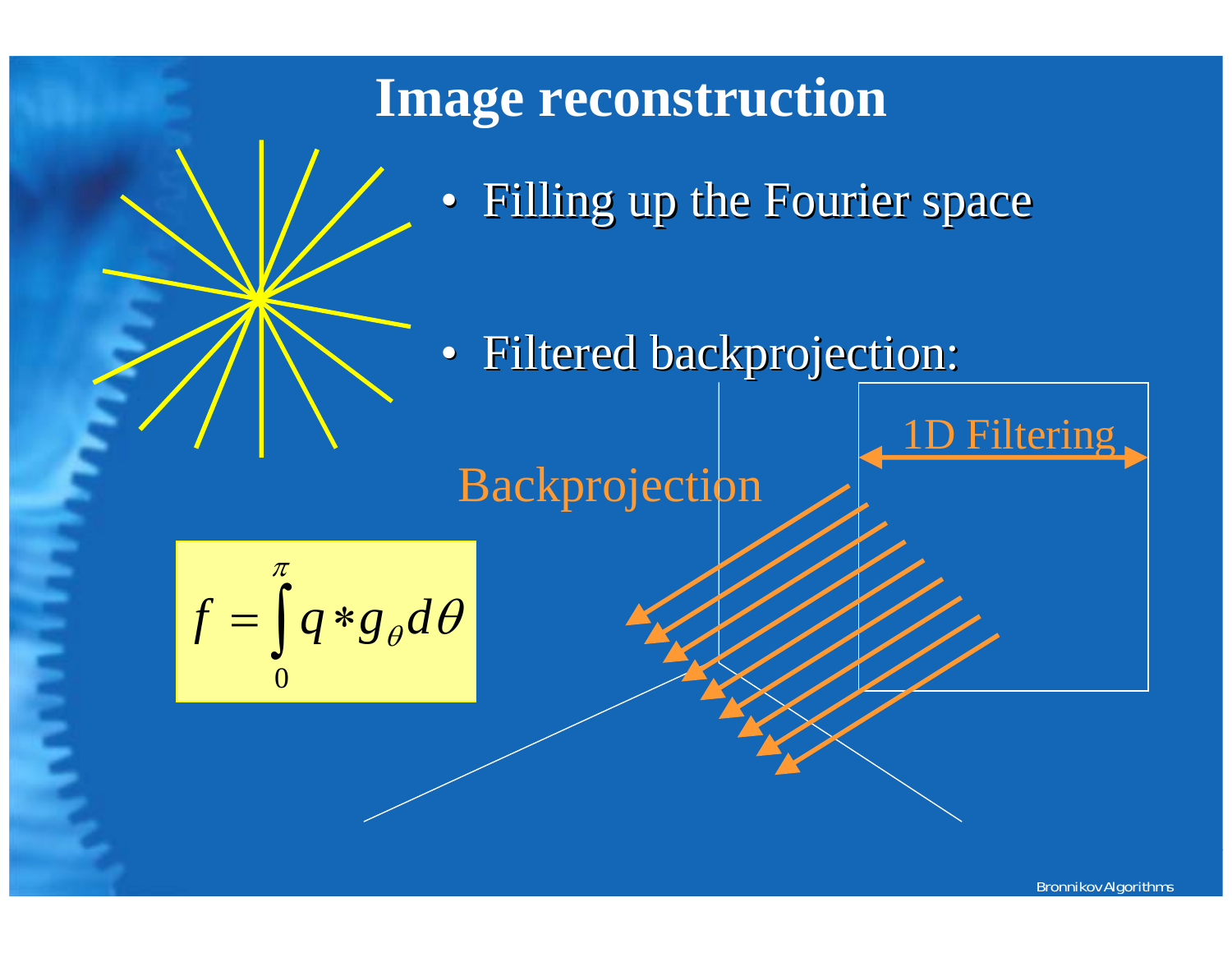#### **Density reconstruction; non-planar orbits (Bronnikov, 1995-2002)**







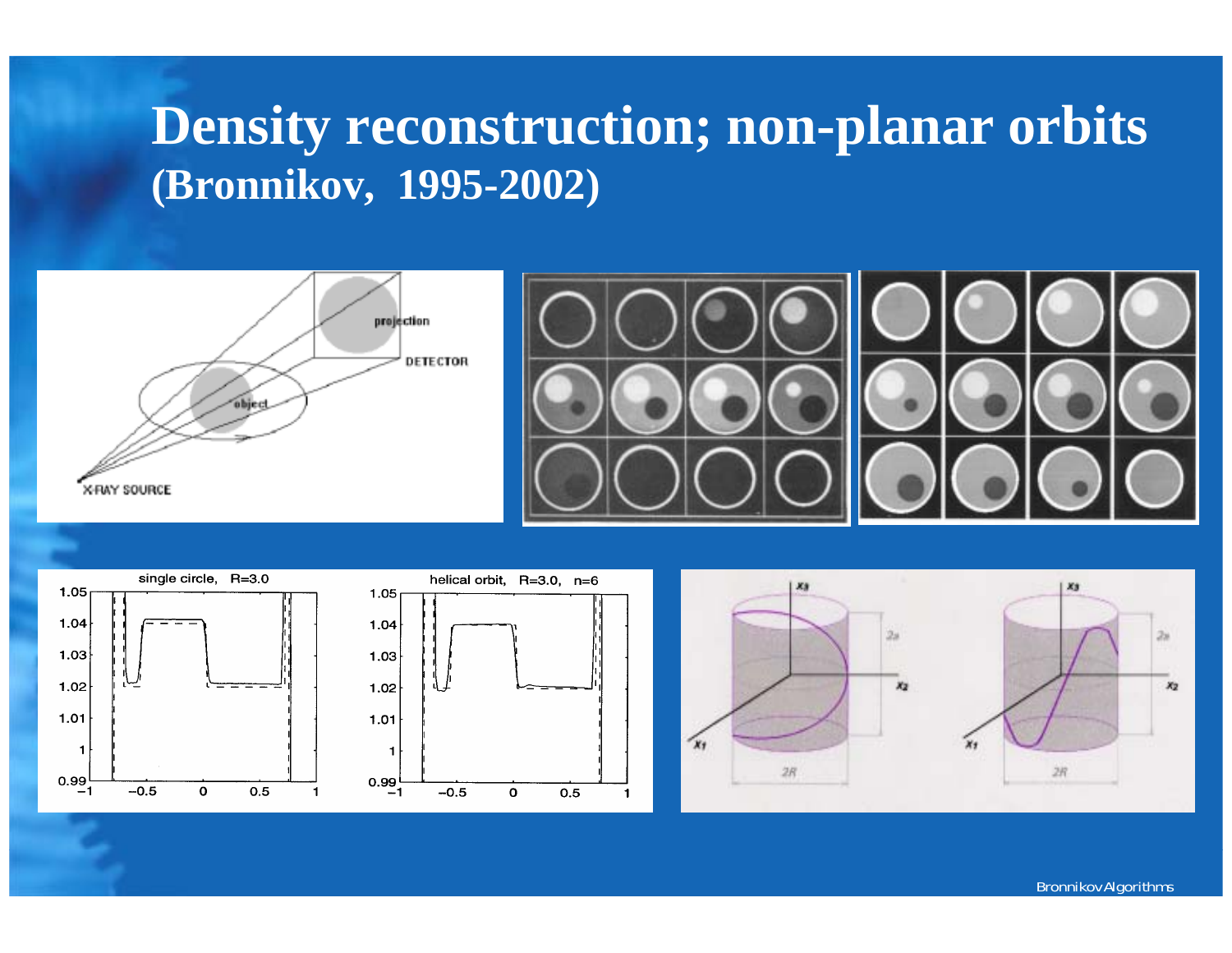#### **Wavelet-based contrast enhancement**



#### Original image Processed image

Bronnikov and Duifhuis, 1998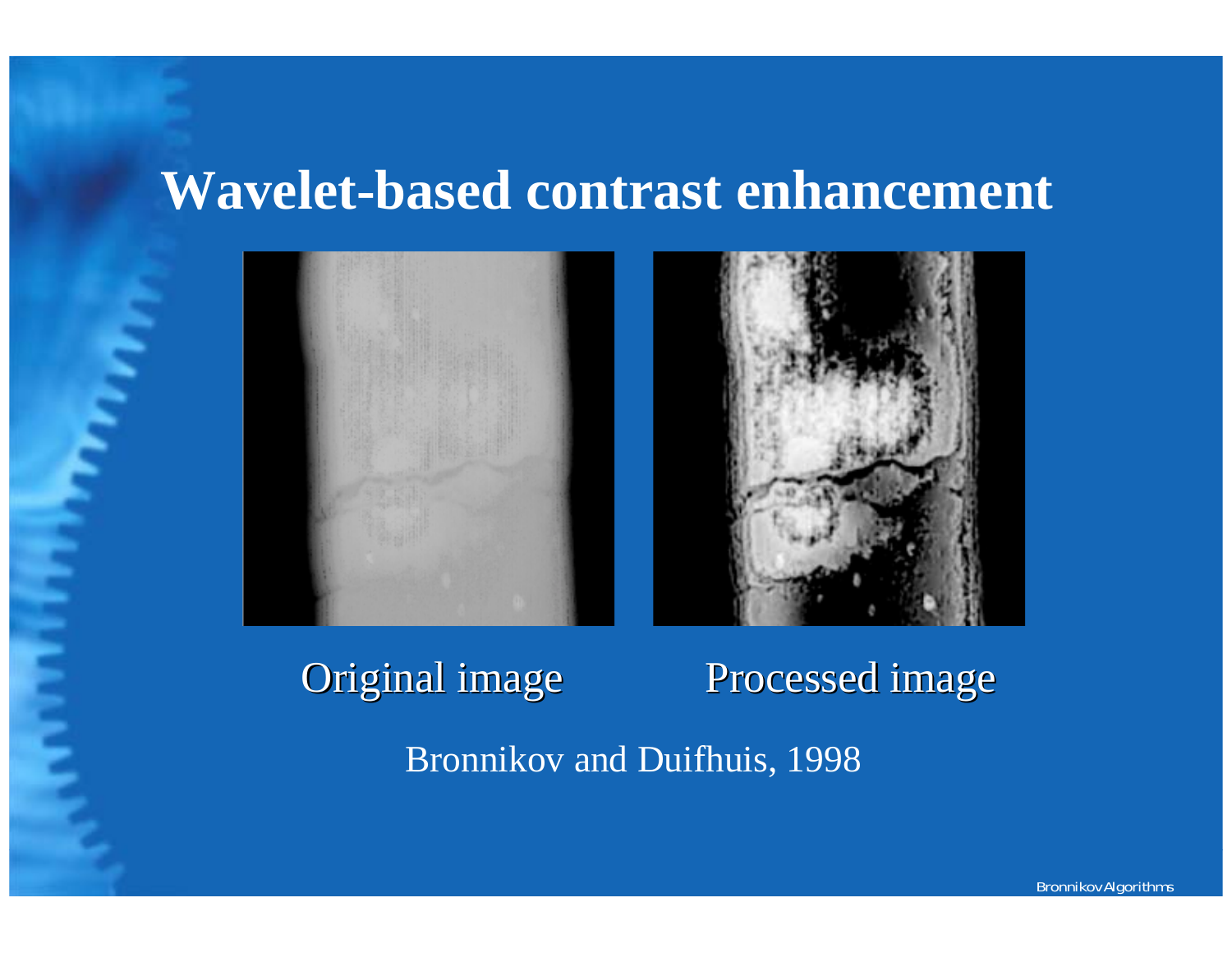#### **Contrast-enhanced imaging**



X-ray images of the rat cerebellum

**Absorption contrast Phase contrast**

A. Momose, T. Tak eda, Y. Itai and K. Hirao, *Nature Medicine, 2, 473-475 (1996).*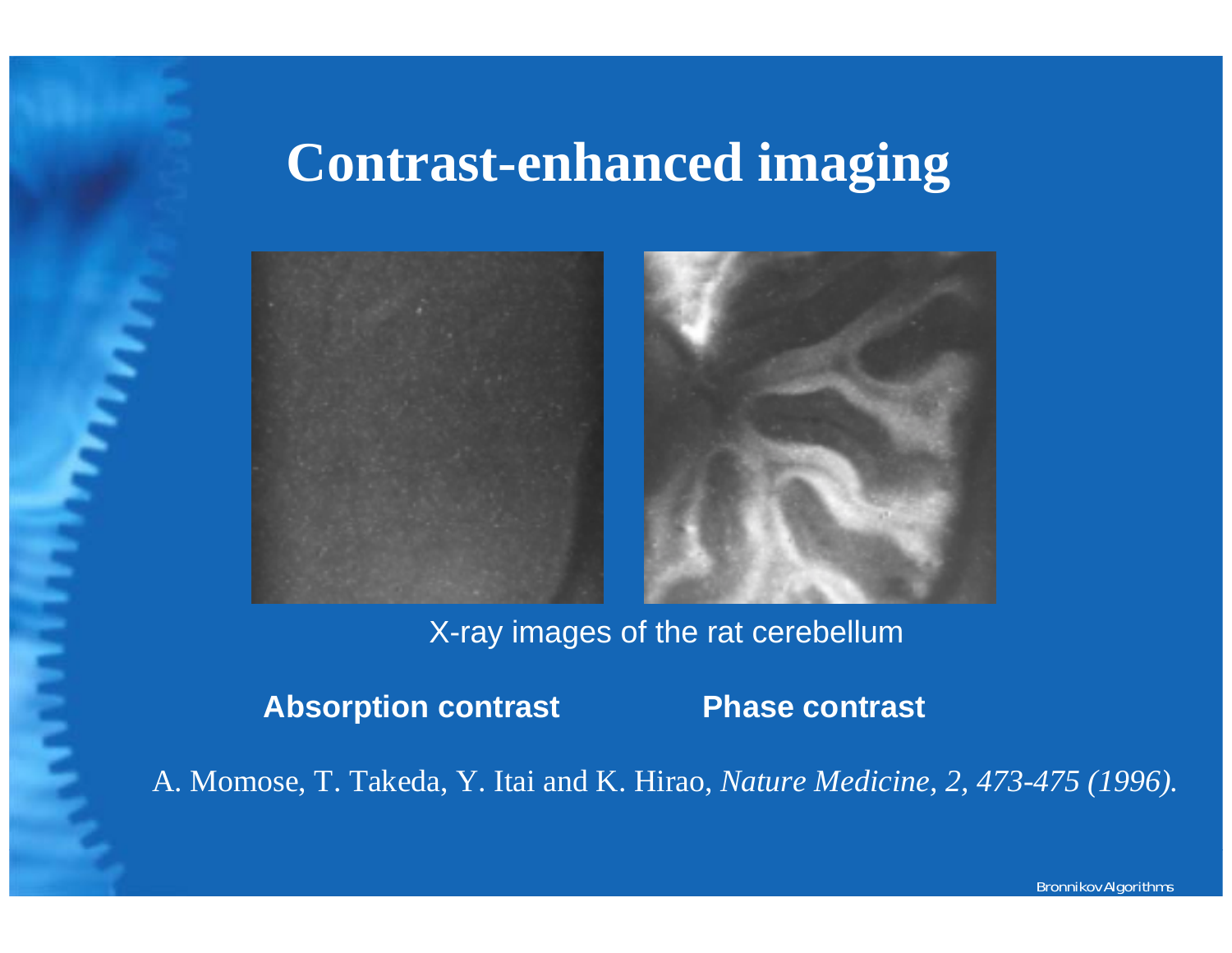#### **Phase-contrast imaging**





- Coherent x-rays
- Microfocus tube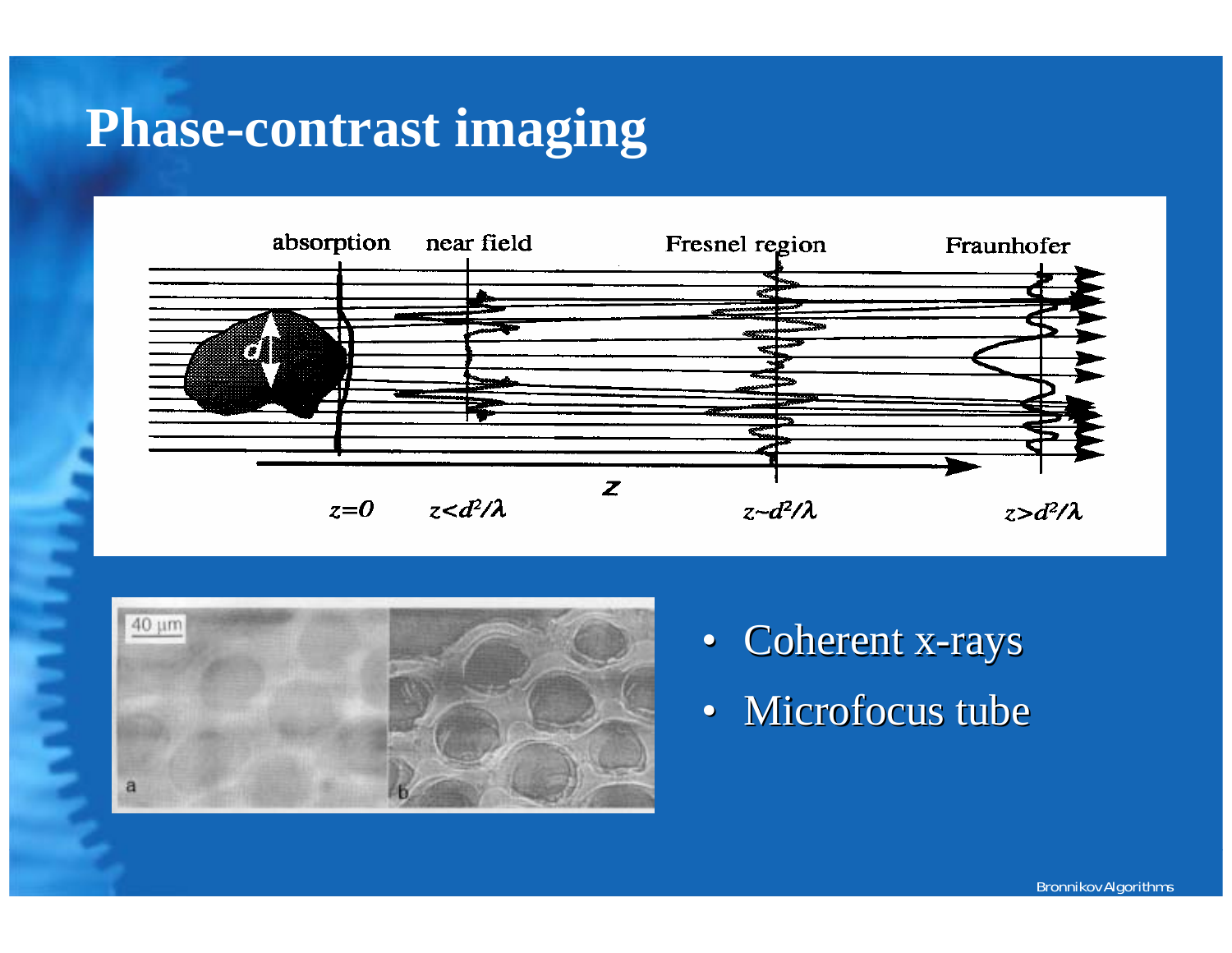#### **Phase-contrast CT vs. absorption-contrast CT ( ESRF )**

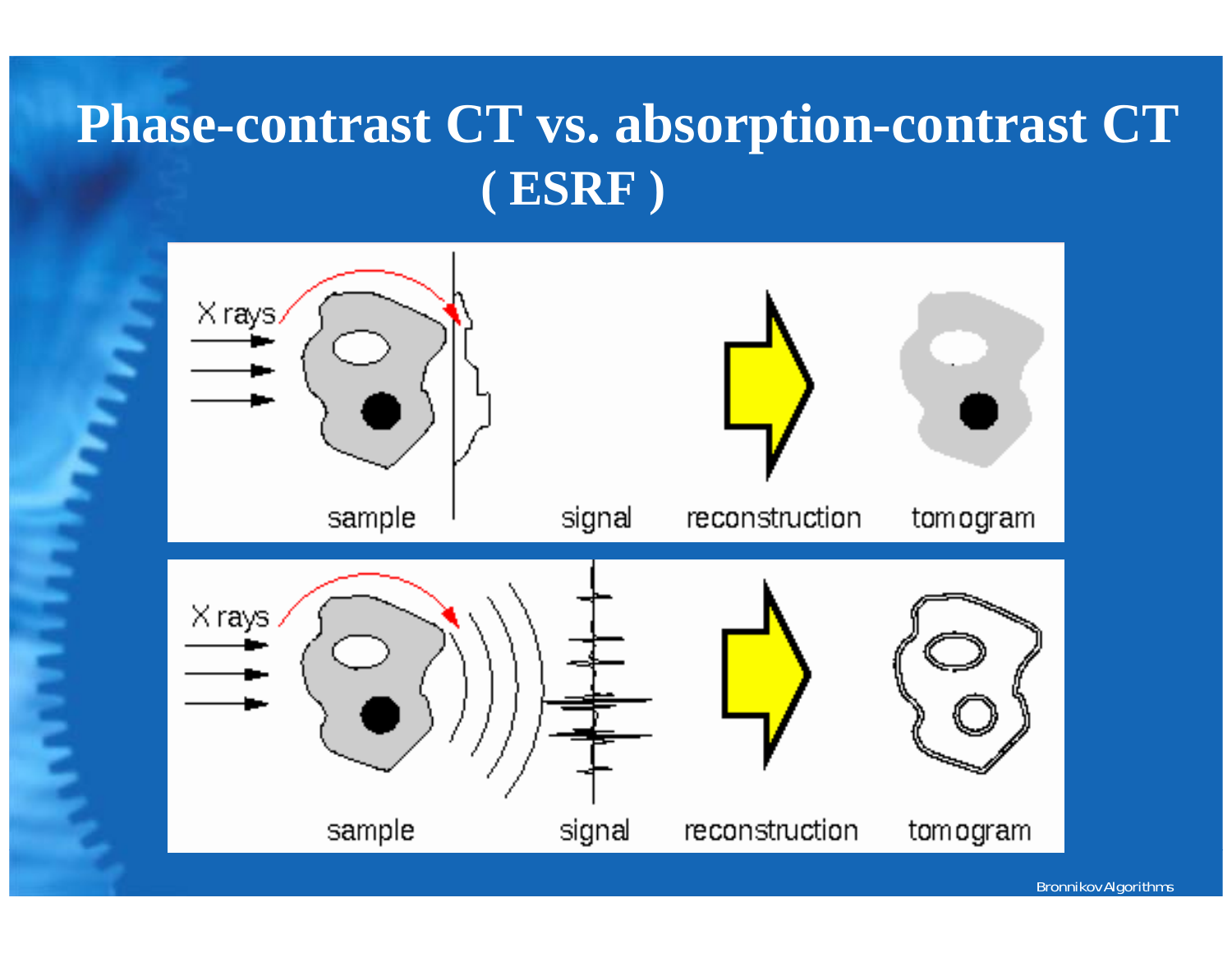## **Insect knee E=18 KeV Insect knee E=18 KeV Snigirev et al, ESRF Snigirev et al, ESRF**





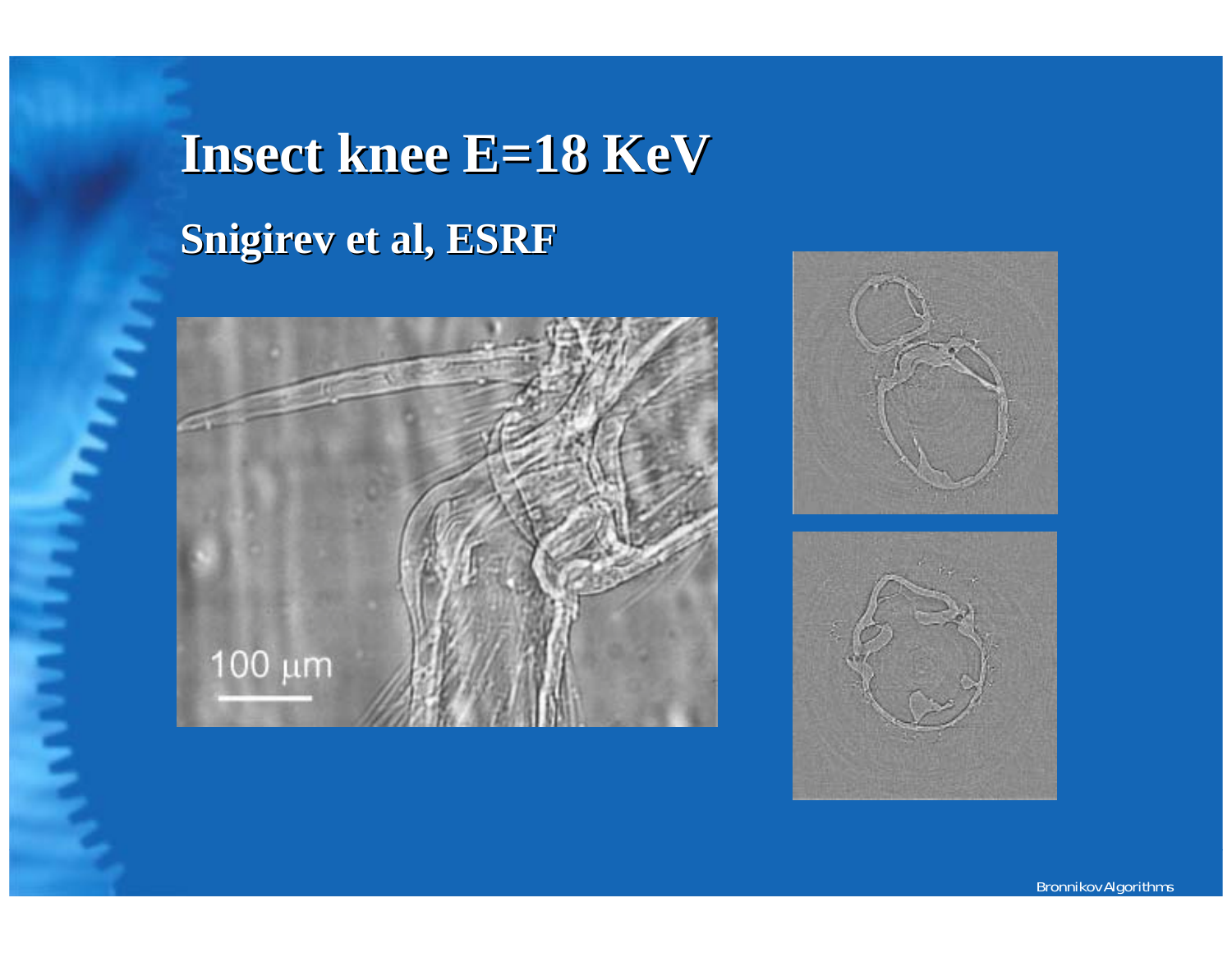#### **Problems**

• the lack of the linear theory comparable to that of conventional absorption-based CT

• no quantitative solution (only edges of the objects are reconstructed)

• huge amount of high-resolution data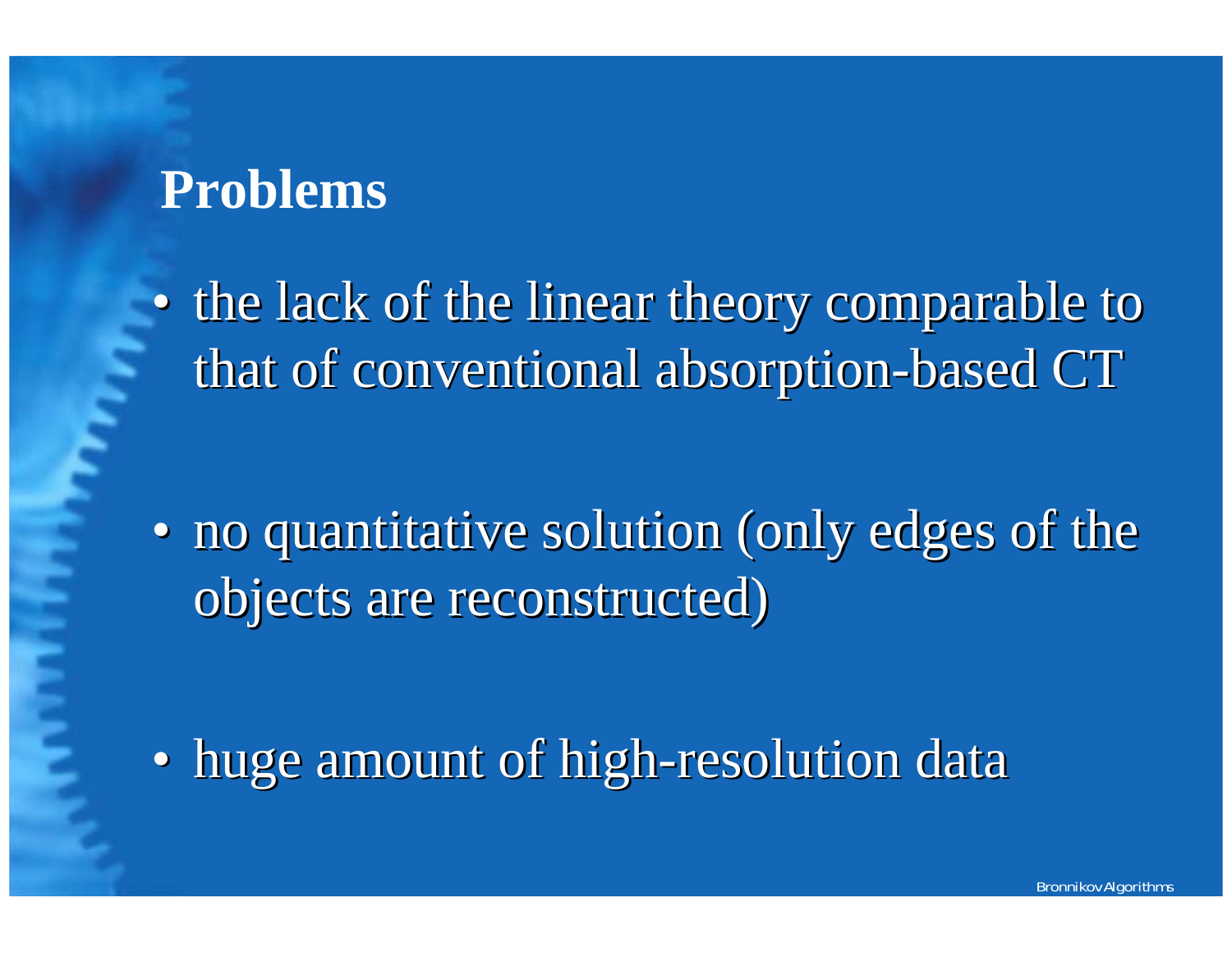#### **Goals**

• to develop an accurate and practical mathematical tool for quantitative phasecontrast image reconstruction

• to suggest the fastest image reconstruction algorithm for phase-contrast CT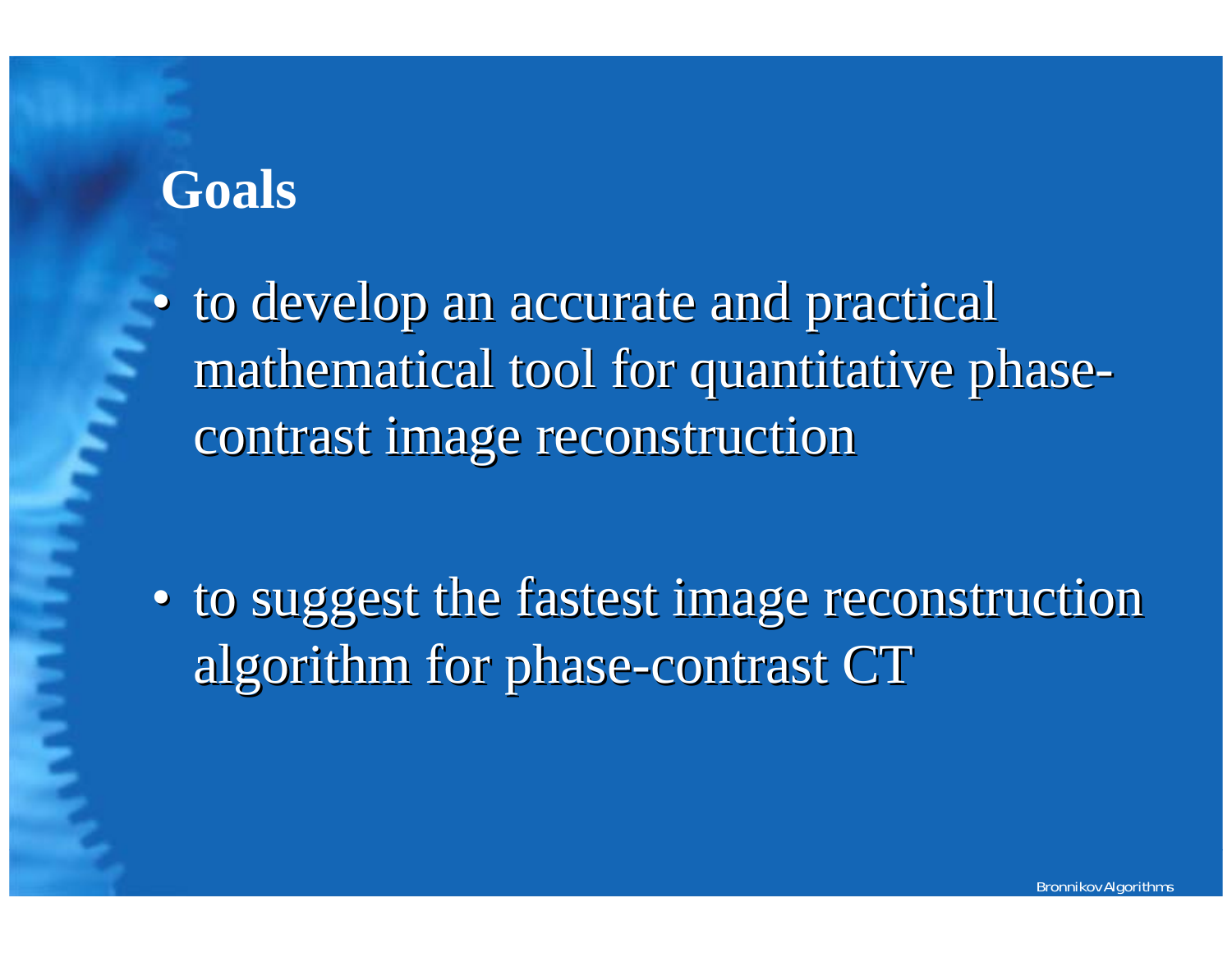#### **Inverse problem of phase-contrast tomography**

find 
$$
f(x_1, x_2, x_3)
$$
 from  $I^z_\theta(x, y)$ ,  $0 \le \theta < \pi$ 

• Phase retrieval (holographic) approach **(Cloetens et al 1999):**

- find the phase from intensity

- invert Radon transform to reconstruct the object

• Reconstruction formula (CT approach): - a straightforward linear relation between the intensity and the object function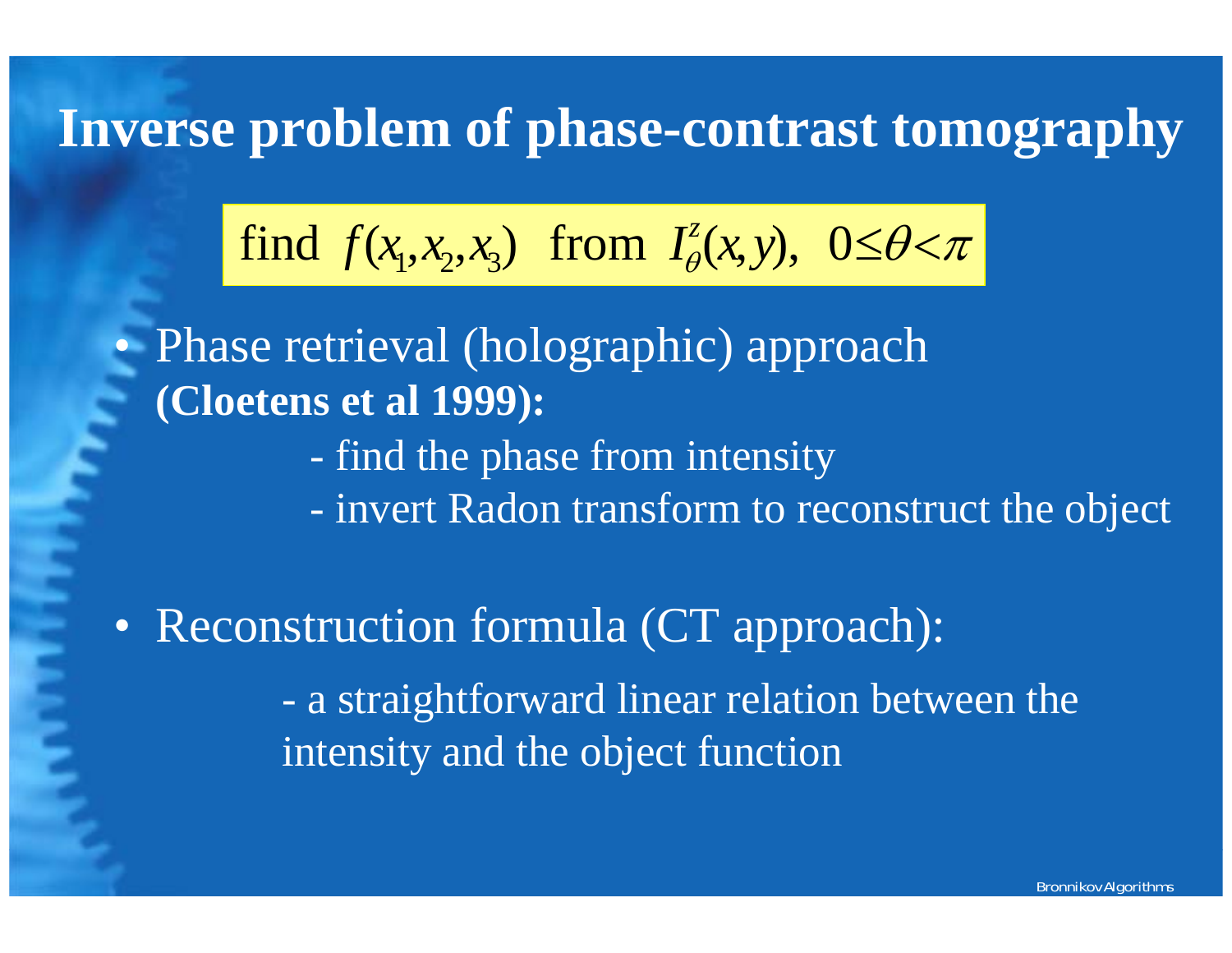#### **Phase retrieval**

• Nonlinear iterative methods (Gershberg, Saxton 1972; Fienup, 1982)

• Linear TIE method (Gureyev et al, 2004)

• Linear Wigner transform (Maier, Preobrazshenski 1990; Raymer et al 1994)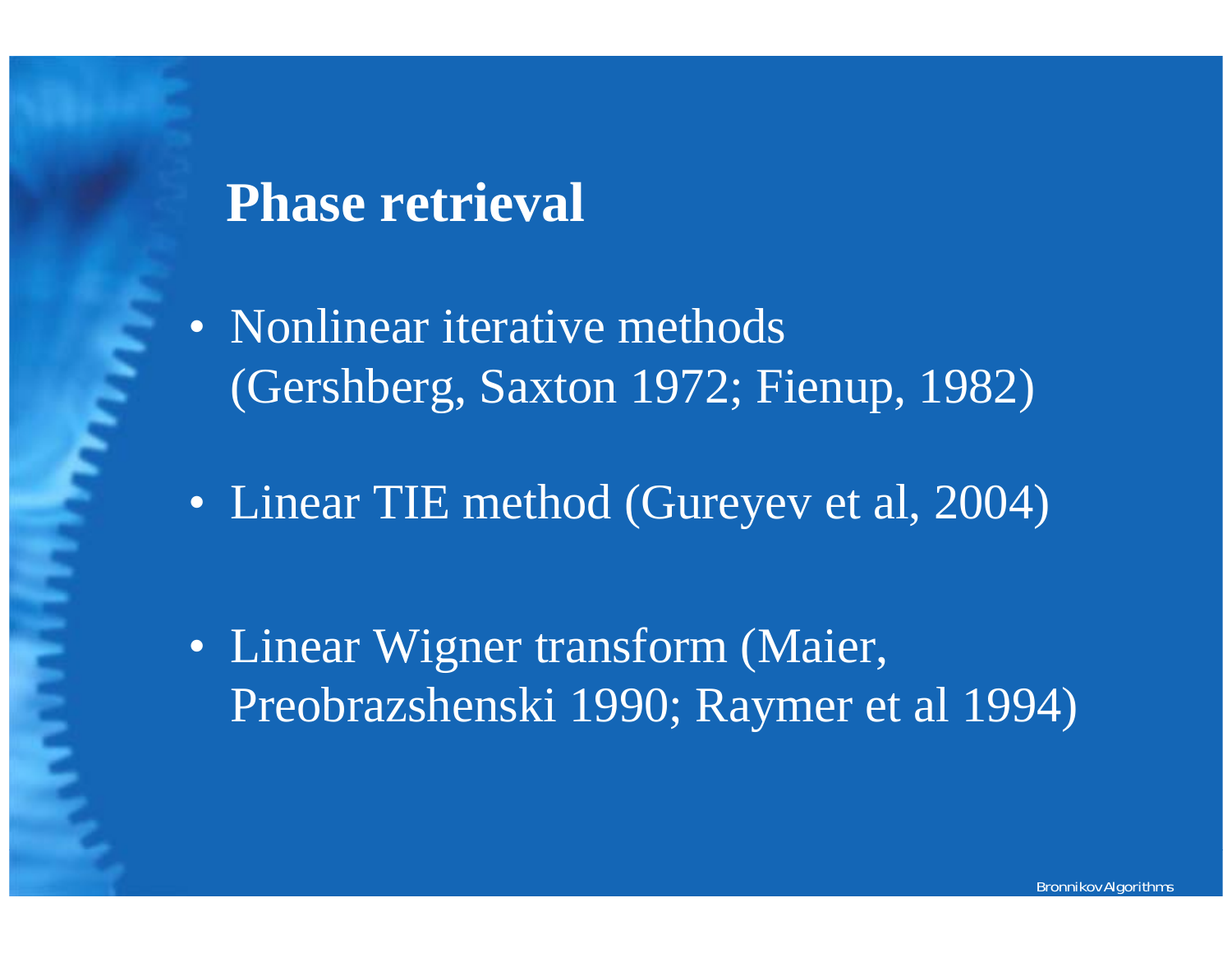#### **Wigner transform**

$$
W_z(x,\xi) = \int_{-\infty}^{\infty} \left\langle V_z^*(x - \frac{x'}{2}) V_z(x + \frac{x'}{2}) \right\rangle e^{-2\pi i \xi x'} dx'
$$

 $I(x,z)$  $W_0(x,\xi)$  $\varphi(x)V_0(0) \Rightarrow \varphi(x)$ \*  $\rm 0$  $V_0^{\mathsf{r}}(x)V_0(0) \Rightarrow \varphi(x)$ *Radontransformation Inverse Wigner* ⇒ ⇒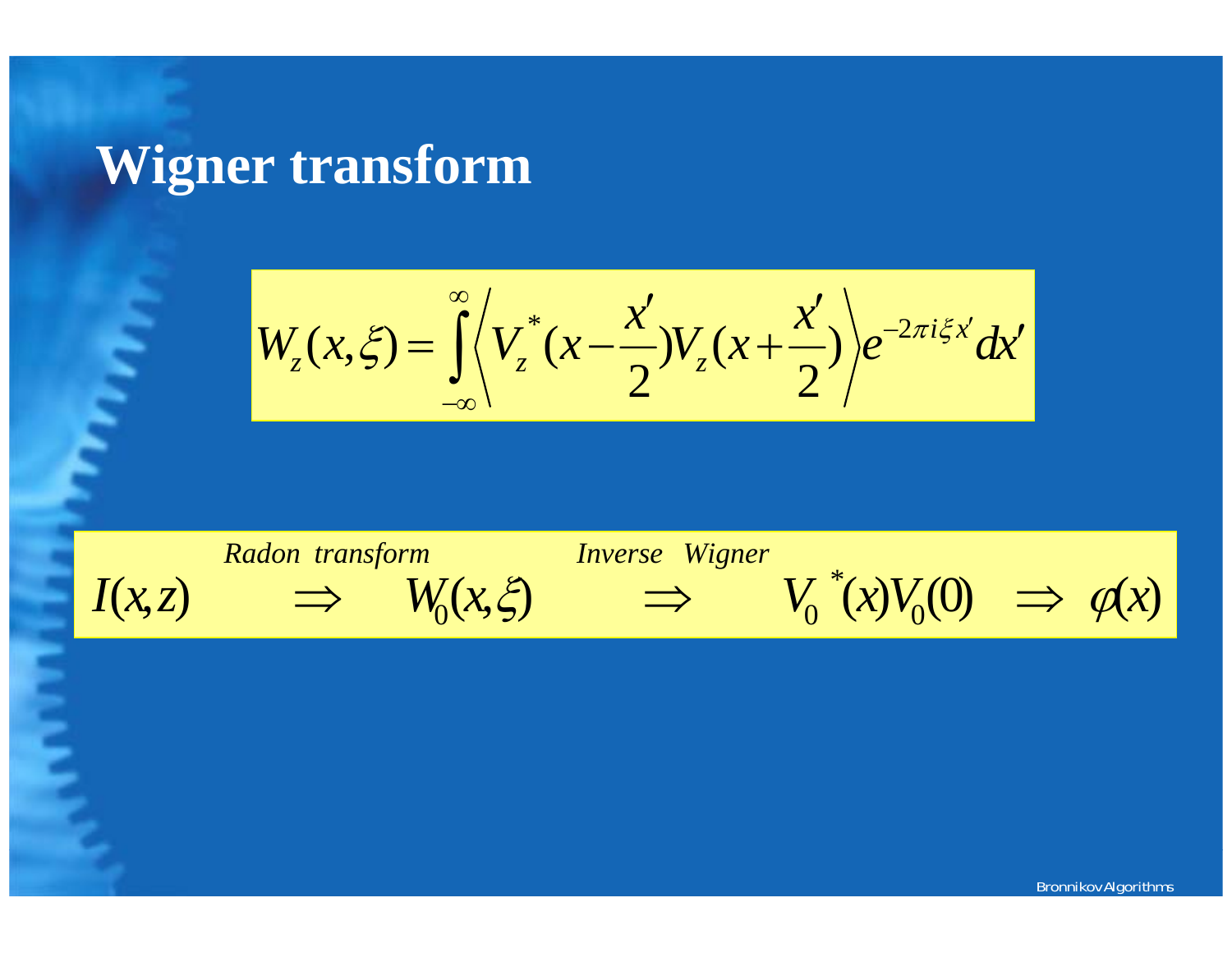#### **Radon-Wigner transform**

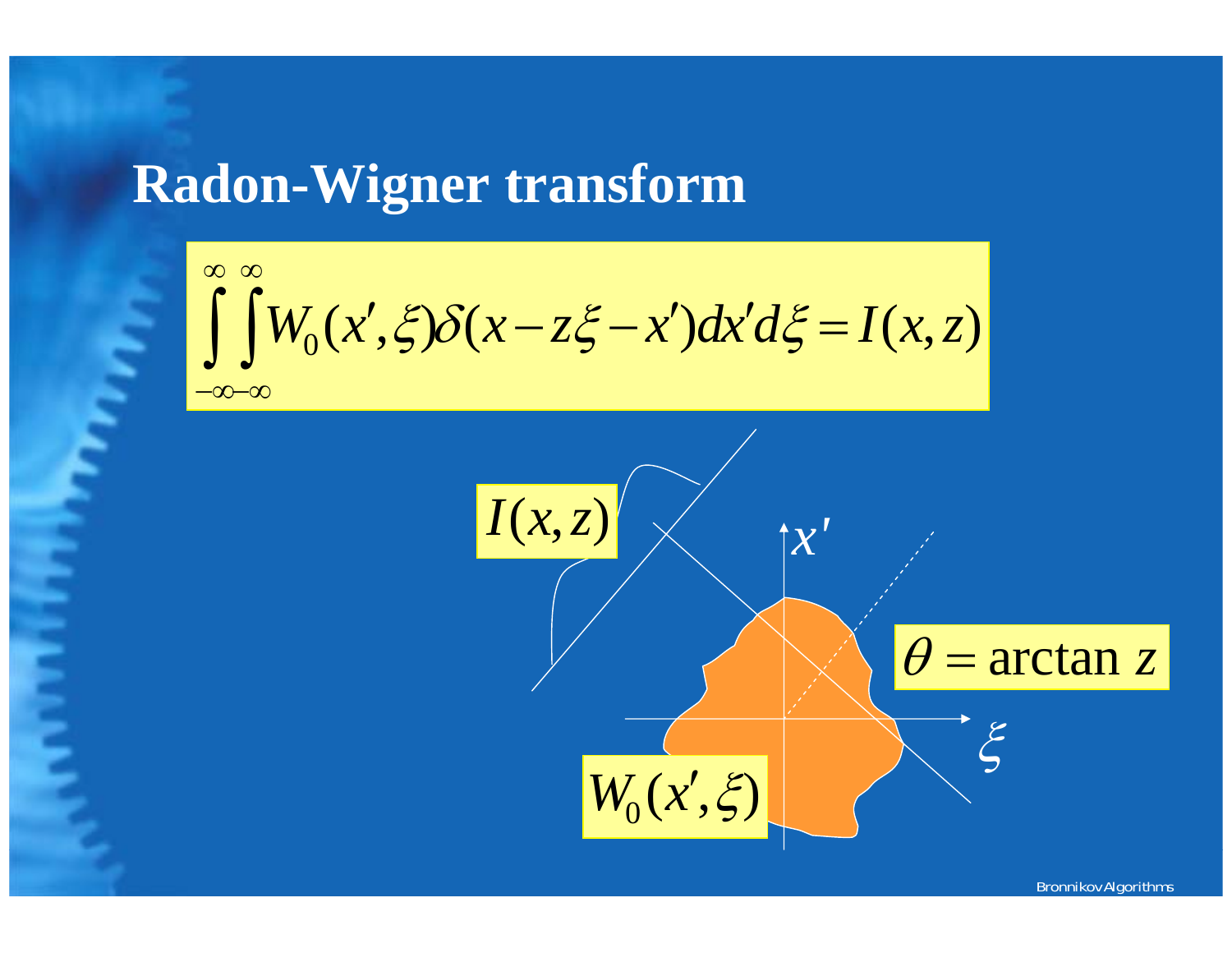#### **Implementation (Bronnikov et al 1991)**

n number of samples of the discrete Wigner function

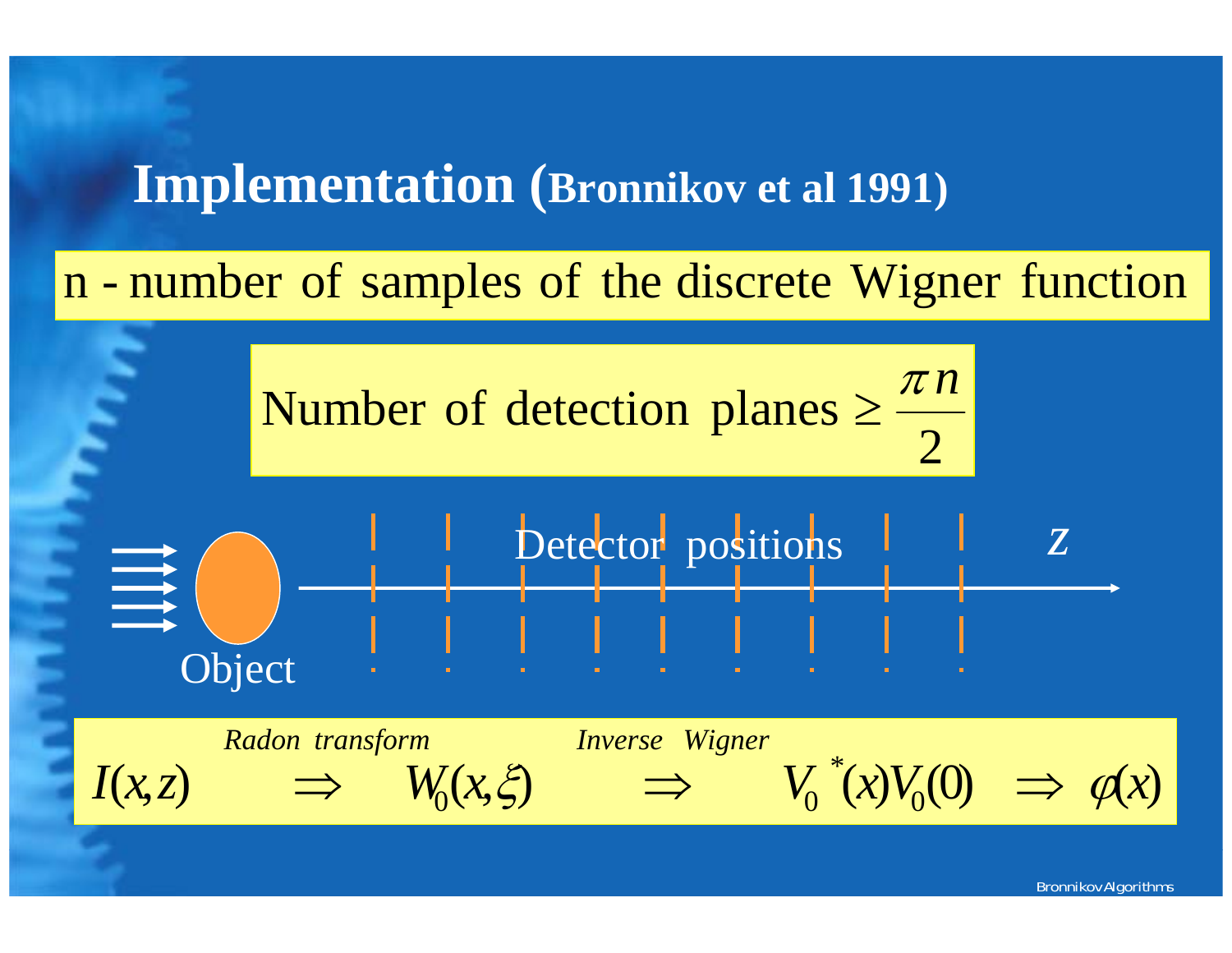#### **Inverse problem of phase-contrast tomography**

find 
$$
f(x_1, x_2, x_3)
$$
 from  $I^z_\theta(x, y)$ ,  $0 \le \theta < \pi$ 

- find the phase from intensity - invert Radon transform to reconstruct the object - multiple detector positions along the beam  $\bullet$  Phase retrieval (holographic) approach: Phase retrieval (holographic) approach: - a straightforward linear relation between the intensity and the object function - single detector position • Reconstruction formula (CT approach):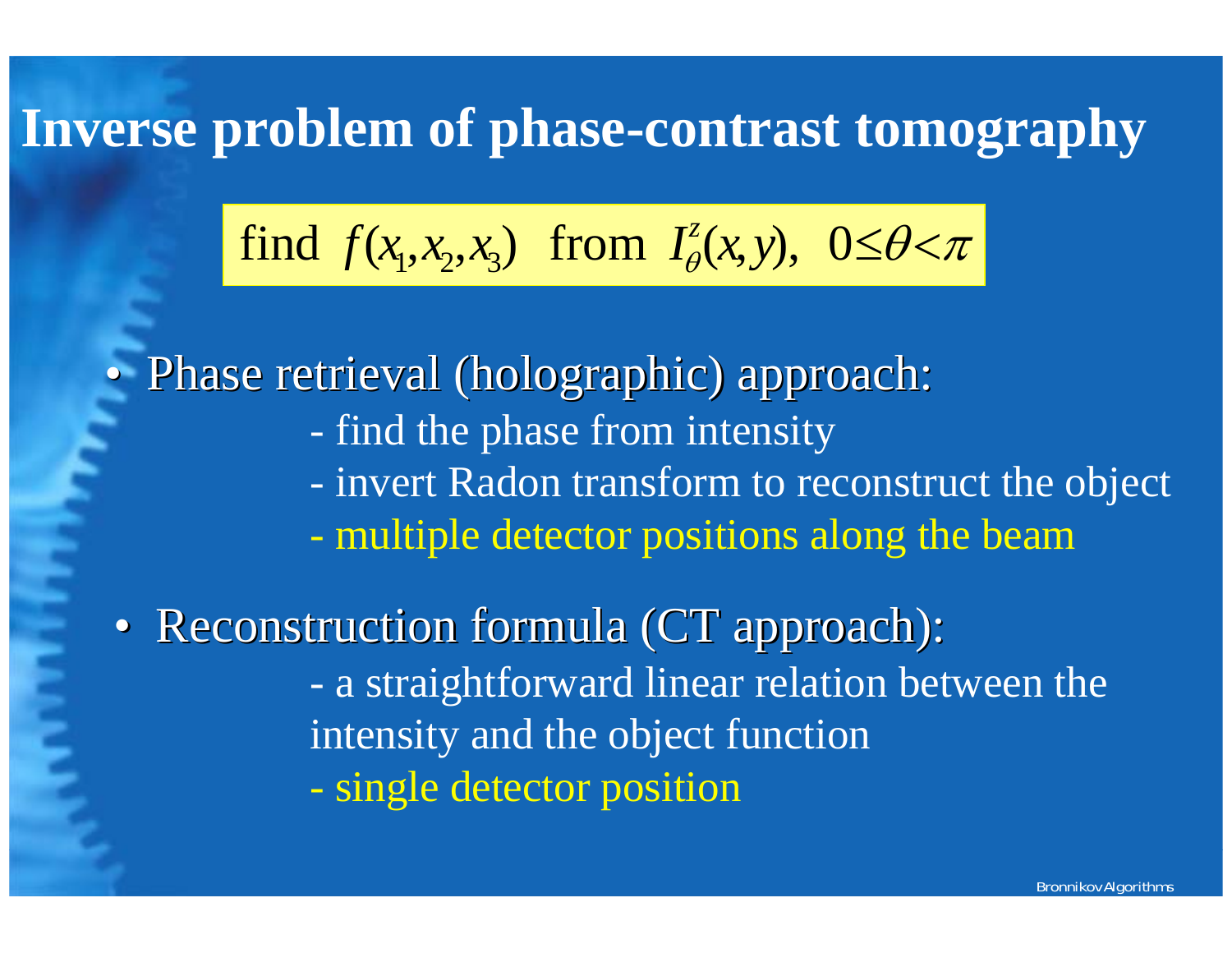#### **Mathematical model: the Fresnel propagator**



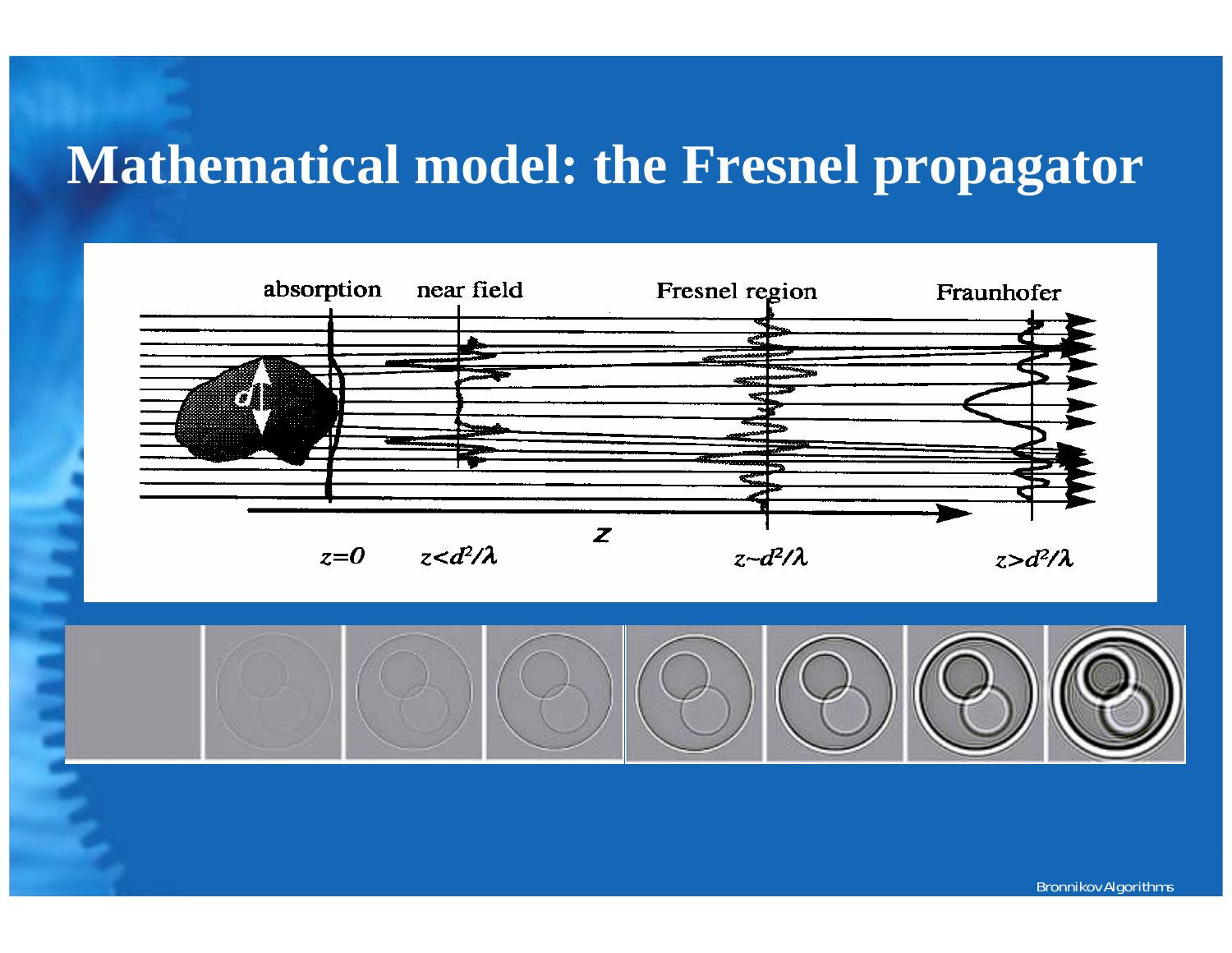### **Theoretical background**

$$
T_{\theta}(x, y) = e^{-\frac{1}{2}\mu_{\theta}(x, y) + i\varphi_{\theta}(x, y)}
$$
 Transmission function  
\n
$$
U_{\theta}(x, y) = T_{\theta}(x, y) U_{i}
$$
 Wavefield  
\n
$$
I_{\theta}^{z}(x, y) = |h_{z} * U_{\theta}|^{2}, \quad 0 \leq \theta < \pi
$$
 Fresnel propagation  
\n
$$
\lambda d < D^{2} \left| \frac{\partial \mu_{\theta}}{\partial x} \right|, \quad \frac{\partial \mu_{\theta}}{\partial y} \rightarrow 0
$$
 Conditions  
\n
$$
I_{\theta}^{d}(x, y) = I_{\theta}^{0} \left[ 1 - \frac{\lambda d}{2\pi} \nabla^{2} \varphi_{\theta}(x, y) \right]
$$
Intensity equation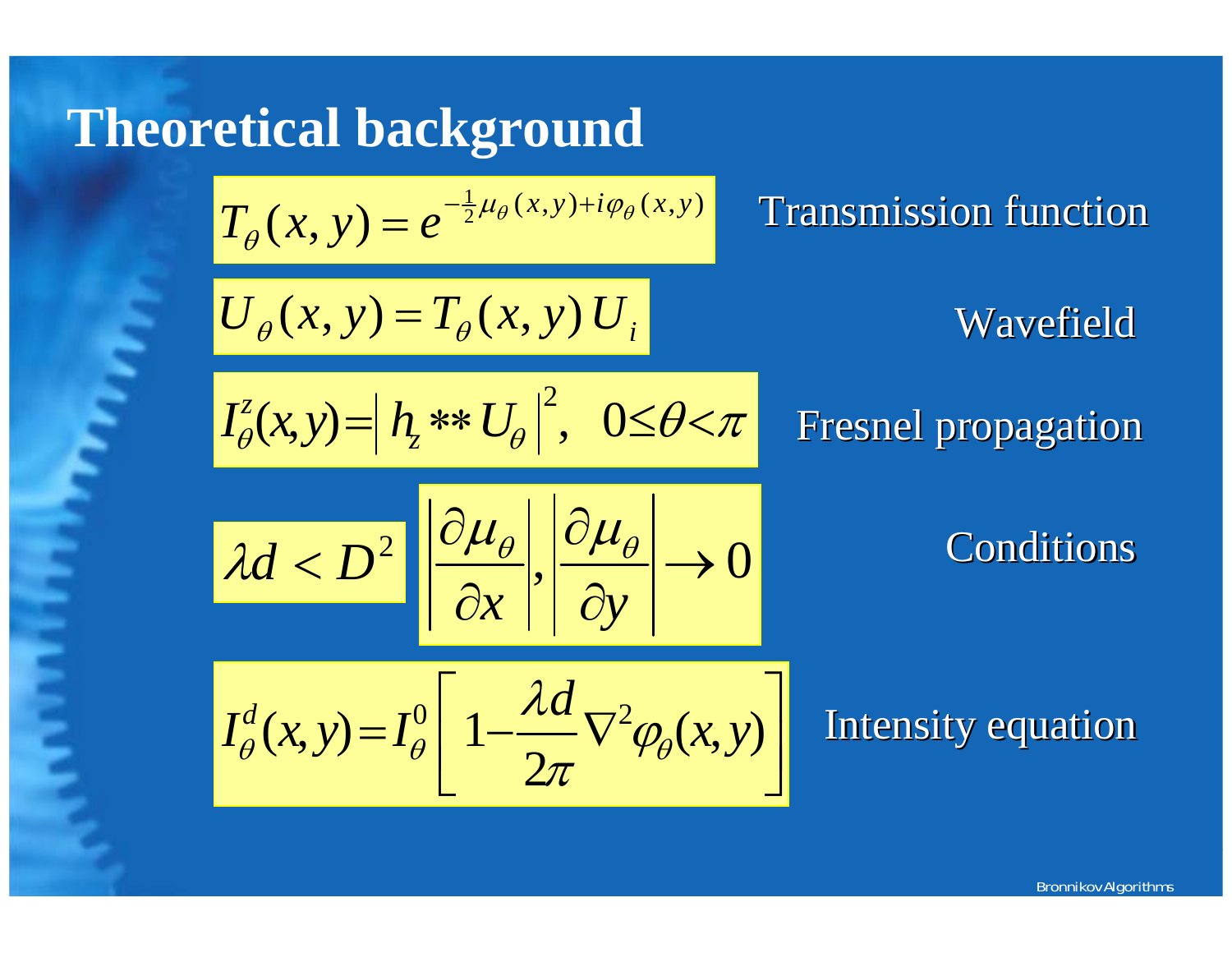### **Radon transforms**

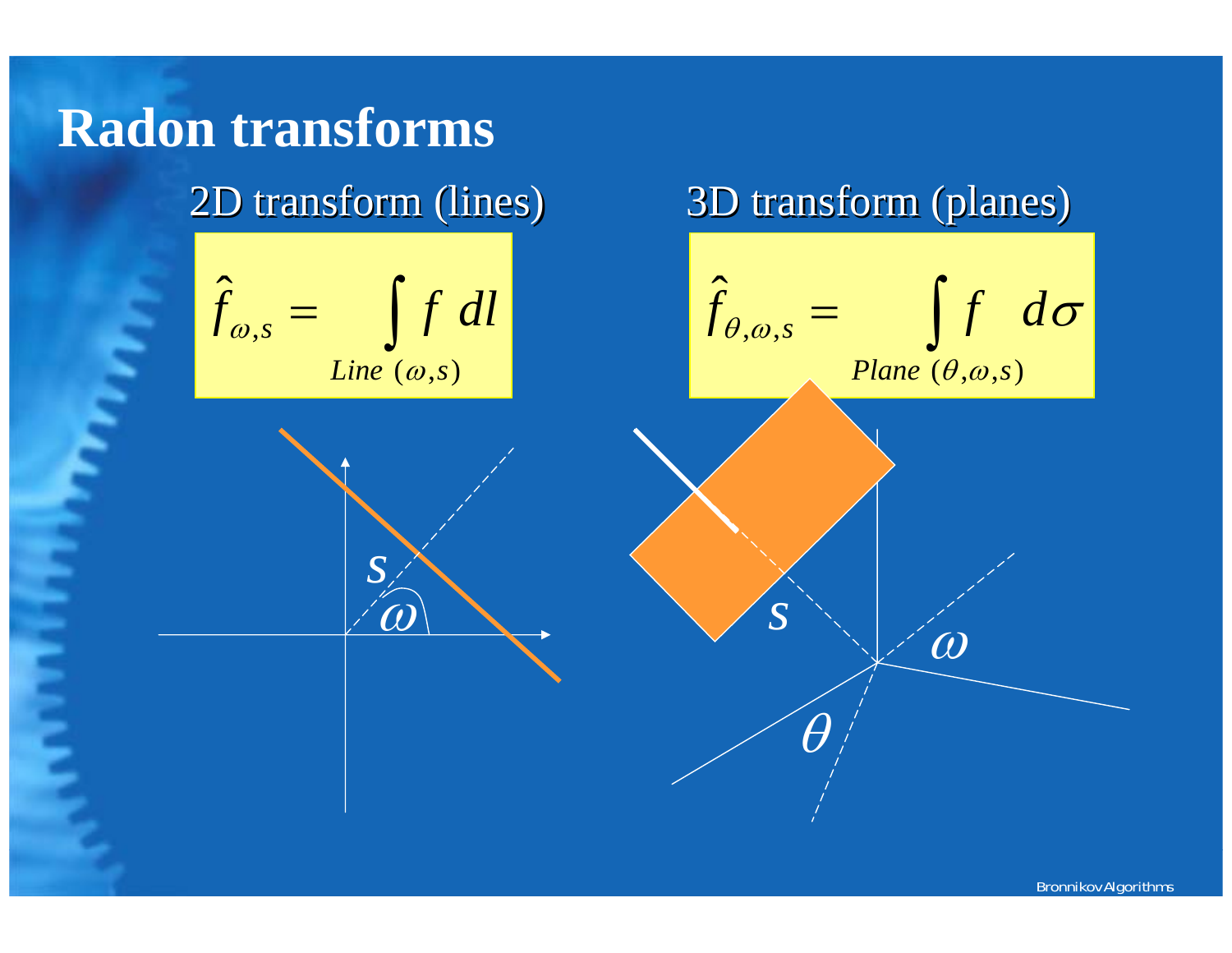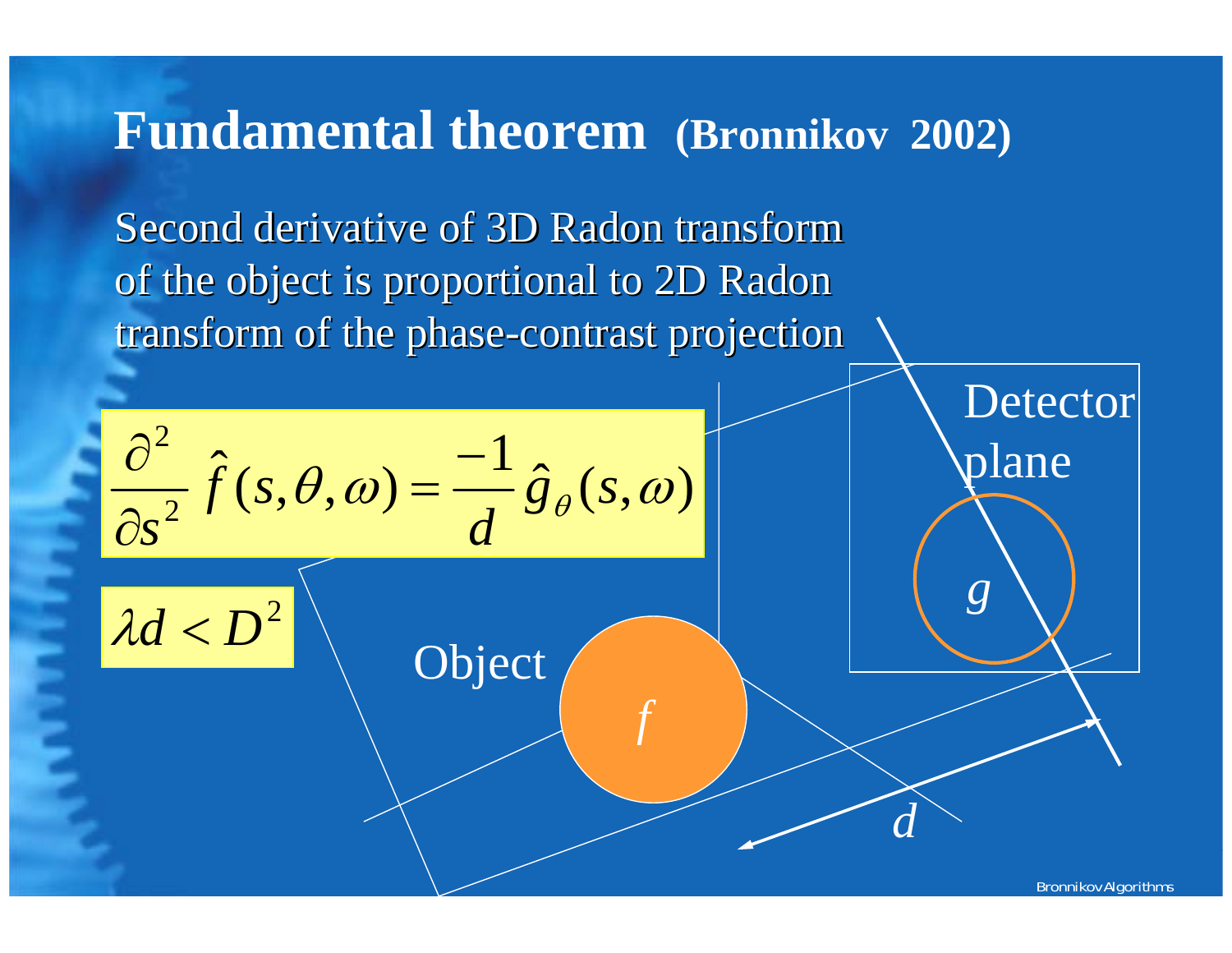#### **Inversion formula (Bronnikov 1999)**

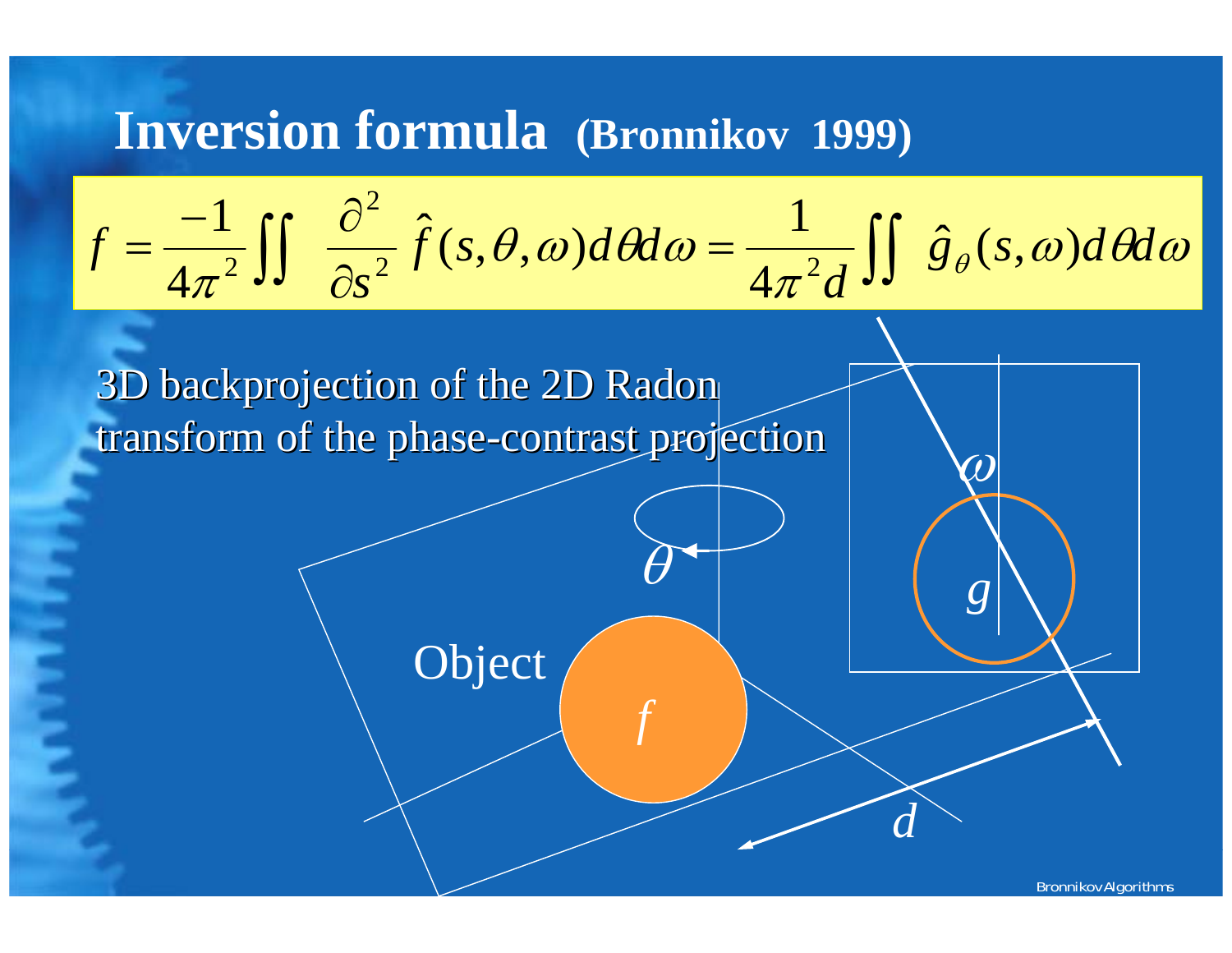#### **FBP algorithm (Bronnikov 1999, 2002)**

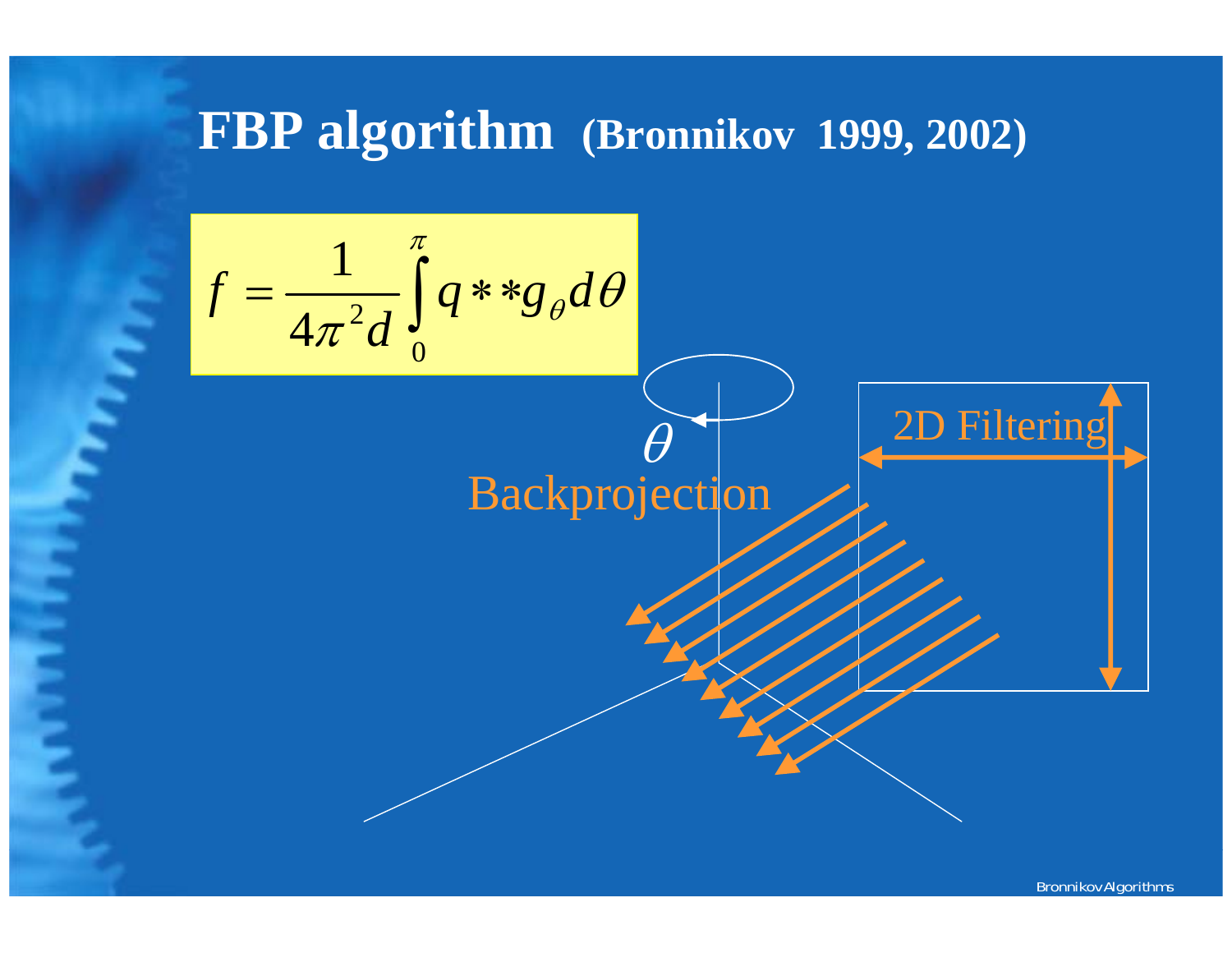#### **Analytical filter function (Bronnikov 1999, 2002)**



$$
f = \frac{1}{4\pi^2 d} \int_0^{\pi} q * * g_{\theta} d\theta
$$



#### MTF of the 2D filter:

$$
Q = \frac{|\xi|}{\xi^2 + \eta^2}
$$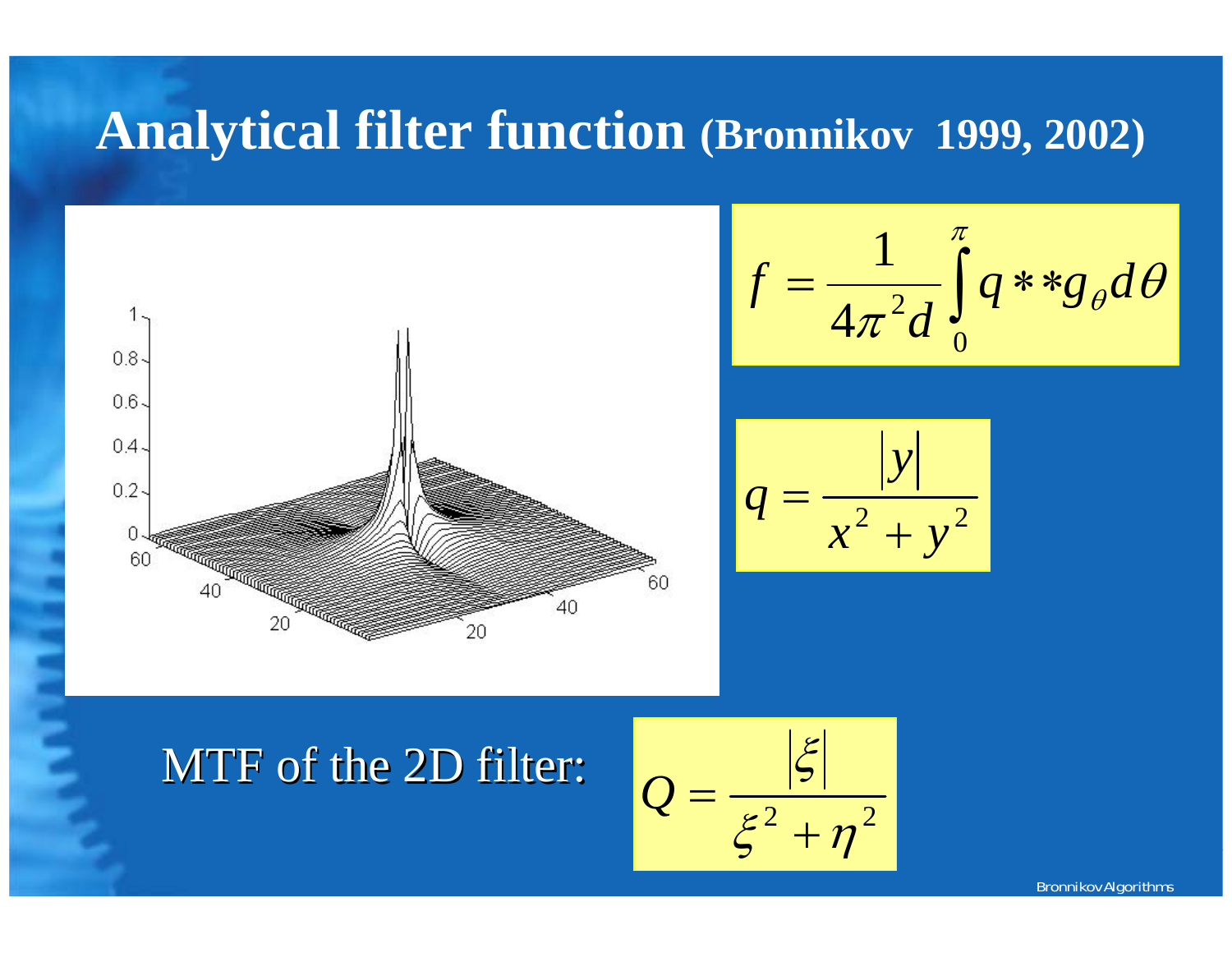#### **Implementation**

- FFT-based linear filtering
- 2D parallel-beam backpojection
- FBP structure (parallelization)
- Hardware acceleration

#### The fastest algorithm possible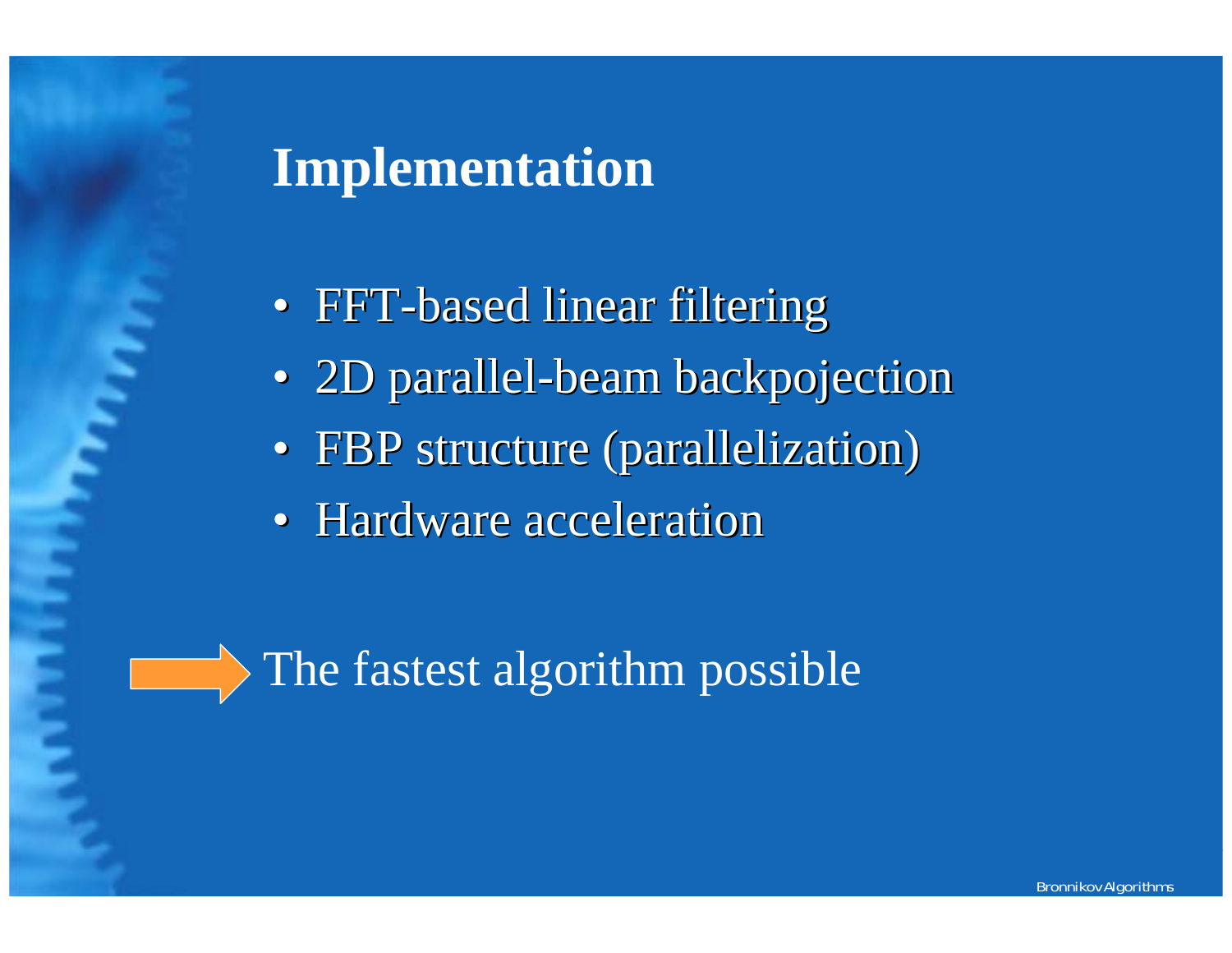#### **Phase object Phase object**

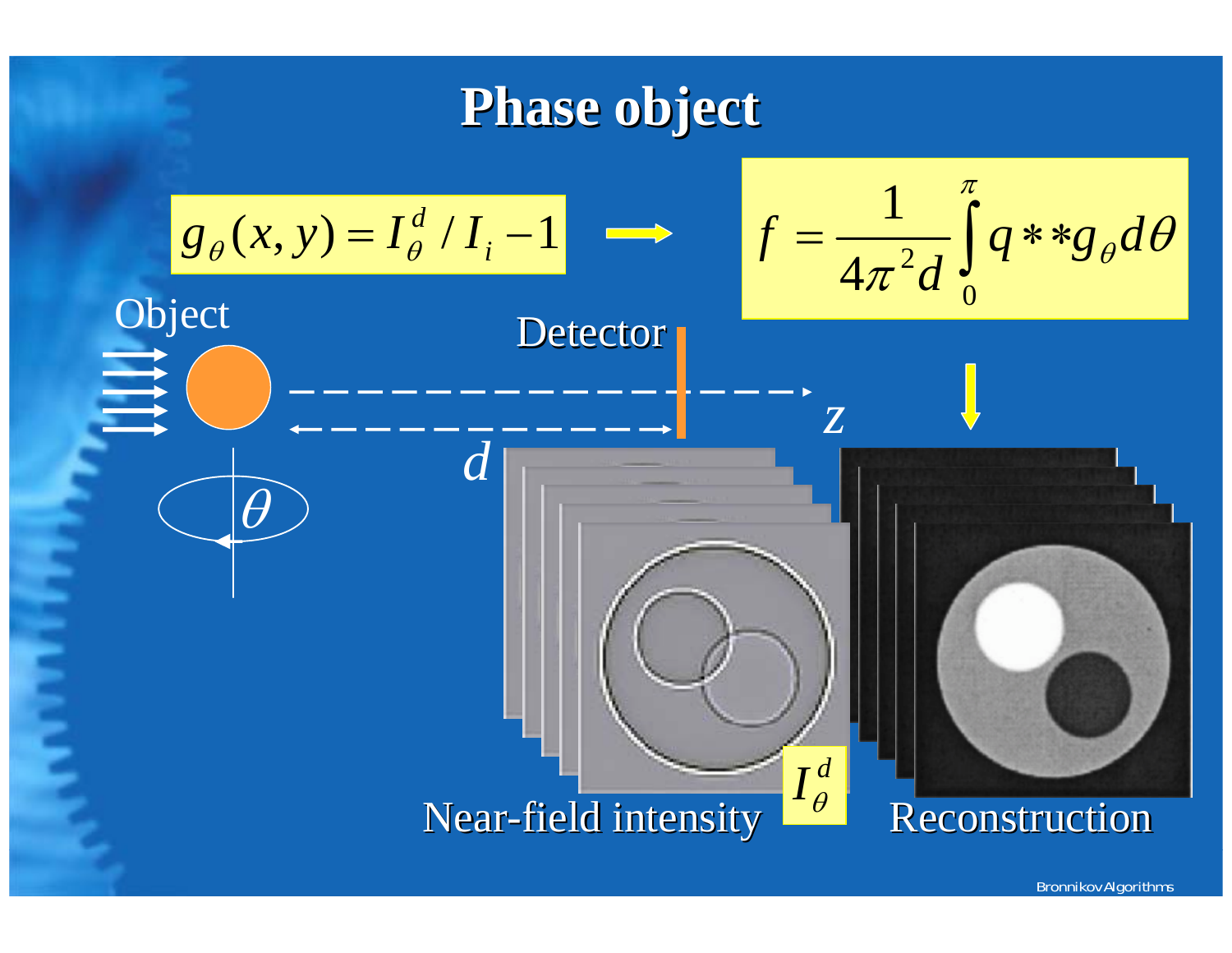#### **Phantom studies: polystyrene sphere Phantom studies: polystyrene sphere**



3D computer phantom 3D computer phantom



Phase-contrast projections

 $d = 2.5$  cm

 $\lambda=0.1$  nm,  $\Delta=1$  μm

#### 3D reconstruction 3D reconstruction

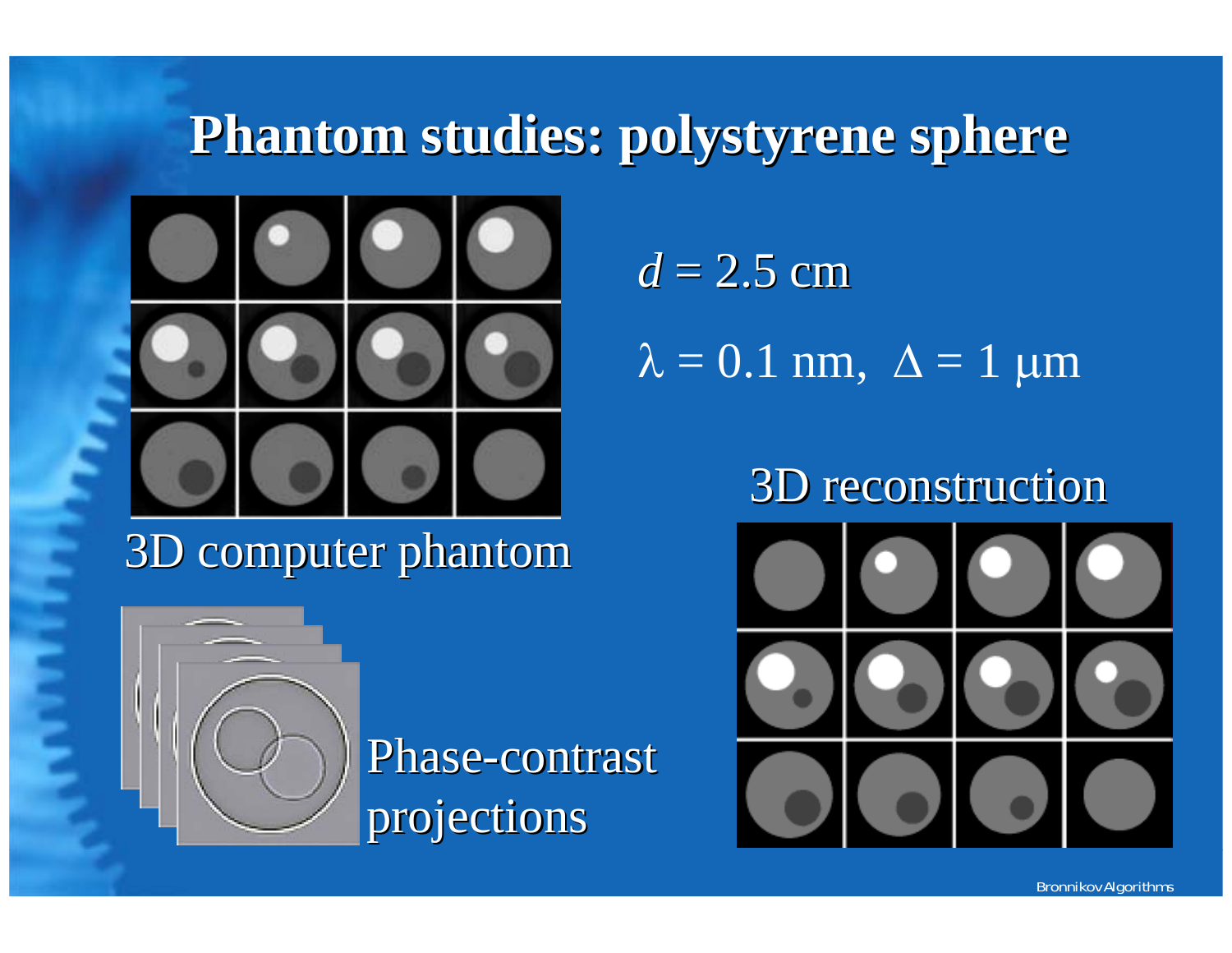### **Quantification and the limits of the linear Quantification and the limits of the linear approximation approximation**





 $d = 2.5$  cm  $1.5 < d < 20$  cm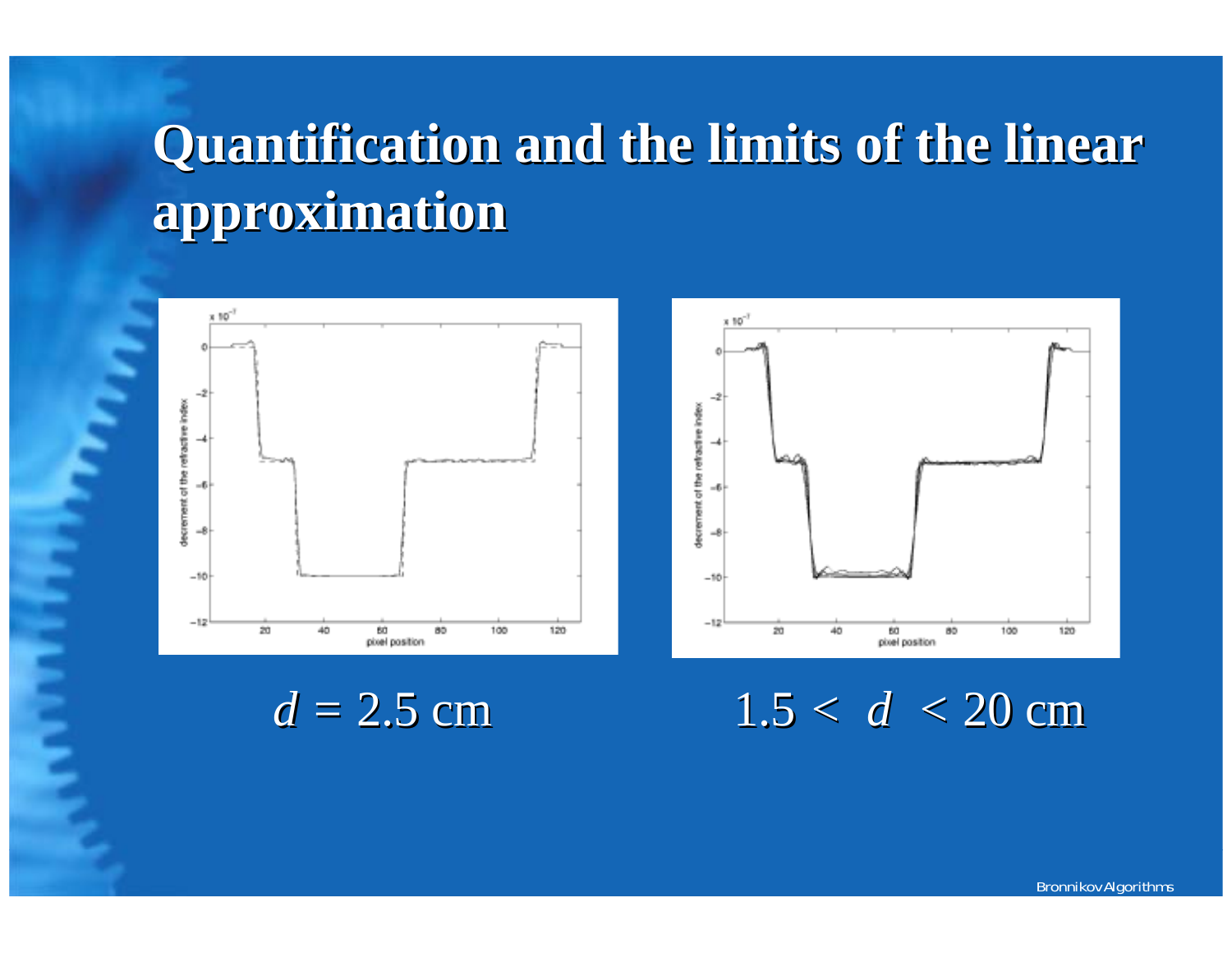#### **Stability to noise Stability to noise**

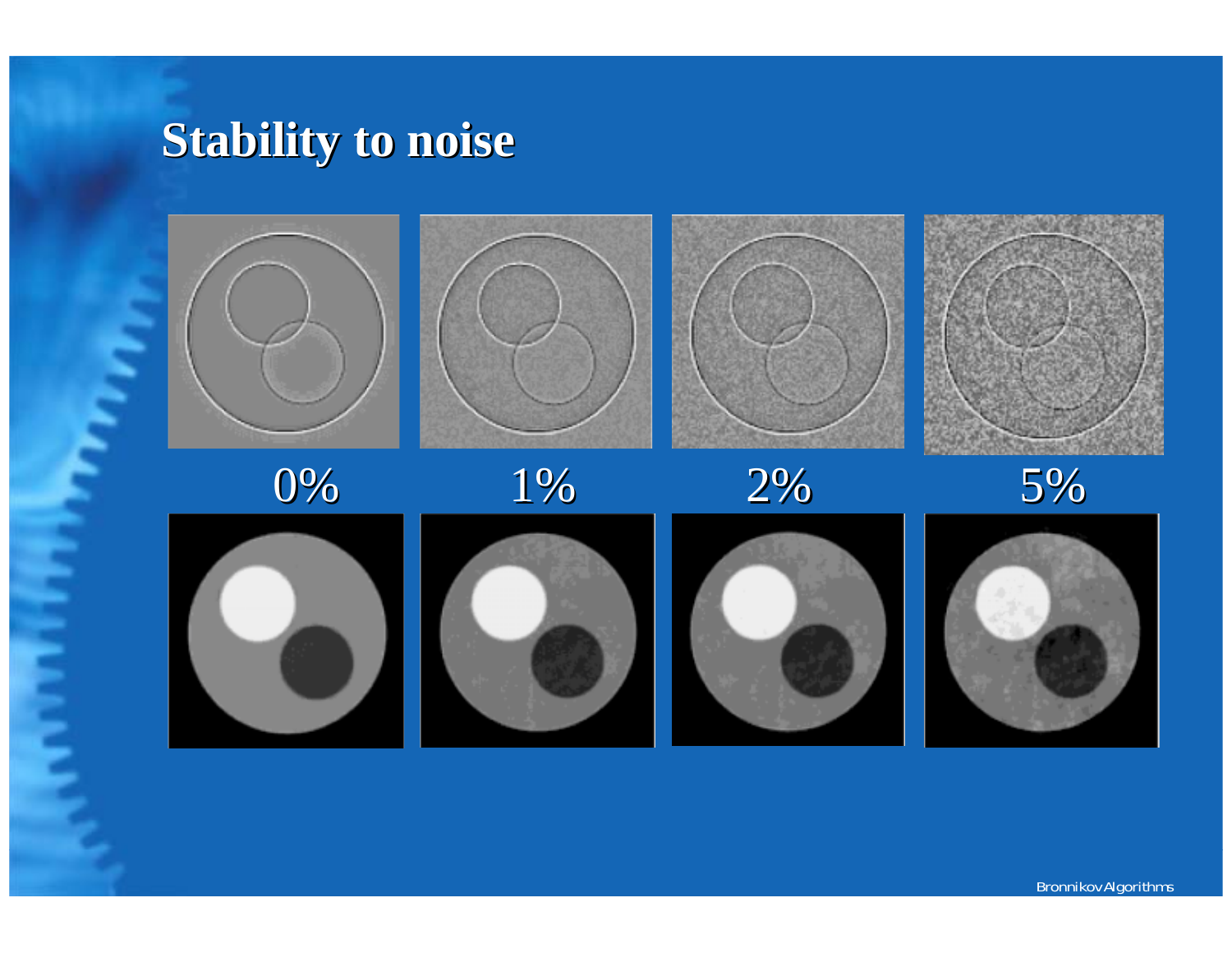#### **Mixed phase and amplitude object Mixed phase and amplitude object**



#### Absorption function  $\mu/2$  $\mu/2$  Phase function  $\varphi$

$$
T(x, y) = e^{-\frac{1}{2}\mu(x, y) + i\varphi(x, y)}
$$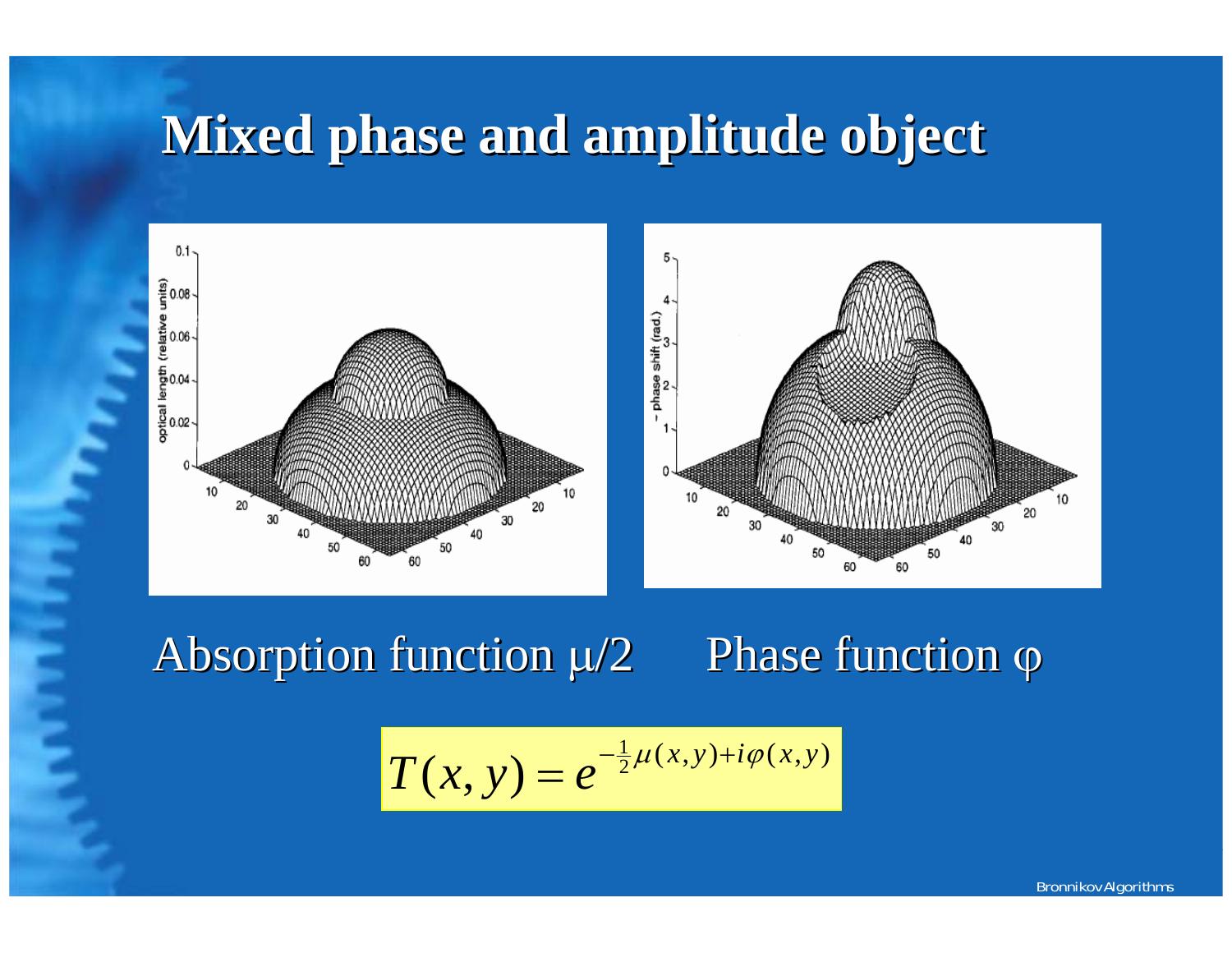#### **Mixed phase and amplitude object Mixed phase and amplitude object**

$$
g_{\theta}(x, y) = I_{\theta}^{d} / I_{\theta}^{0} - 1
$$
\nObject

 $\rm 0$  $I_{\theta}^{\text{\tiny U}}$  *d*

$$
f = \frac{1}{4\pi^2 d} \int_0^{\pi} q * * g_{\theta} d\theta
$$

#### **Reconstruction**



 $\theta$ 

Contact intensity Near-field intensity

 $I_{\theta}^{\,d}$ 

*z*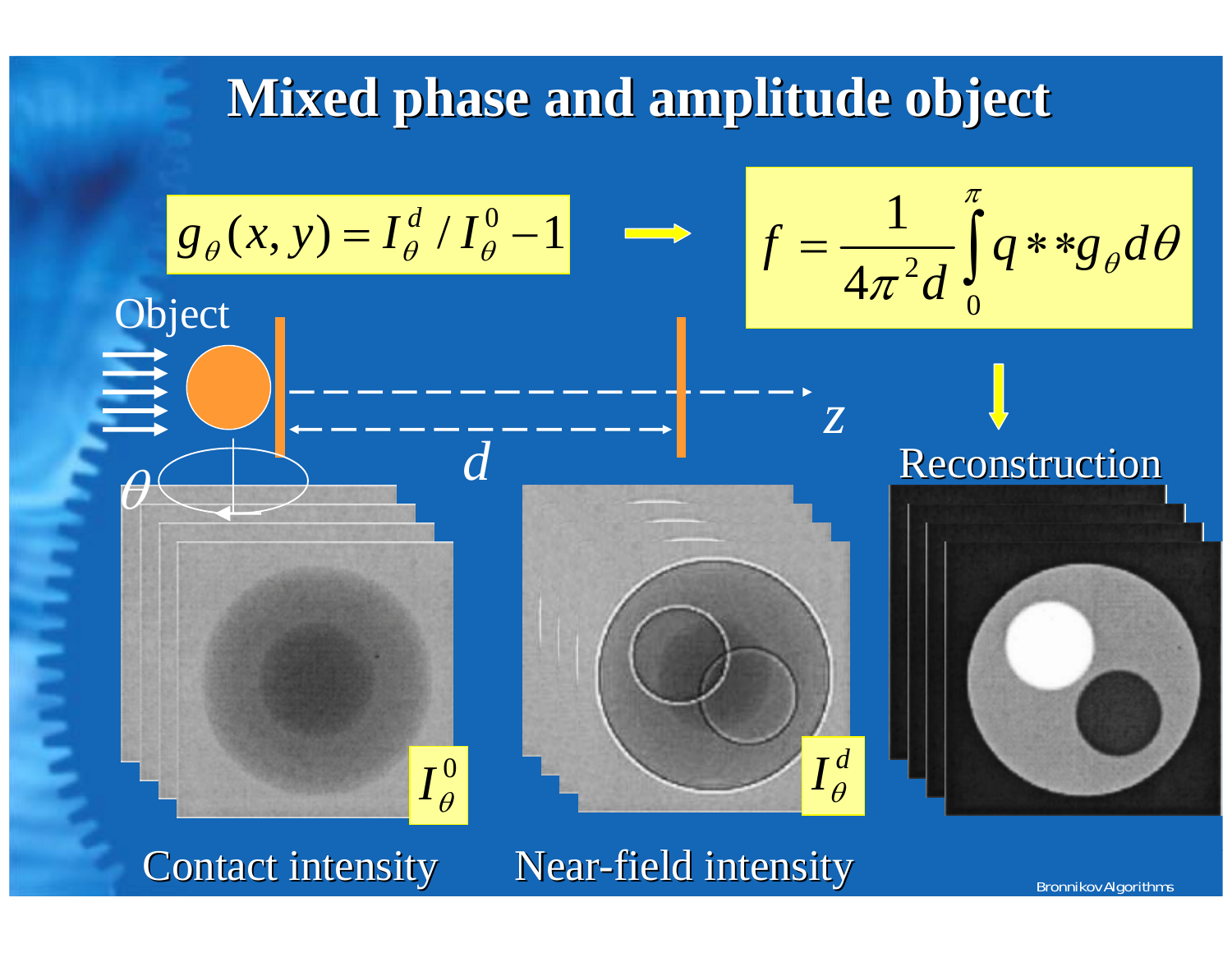## **Comparison with heuristic methods Comparison with heuristic methods (Anastasio (Anastasio et al, PMB 2003) et al, PMB 2003)**





**"Absorption" LFBP Bronnikov method**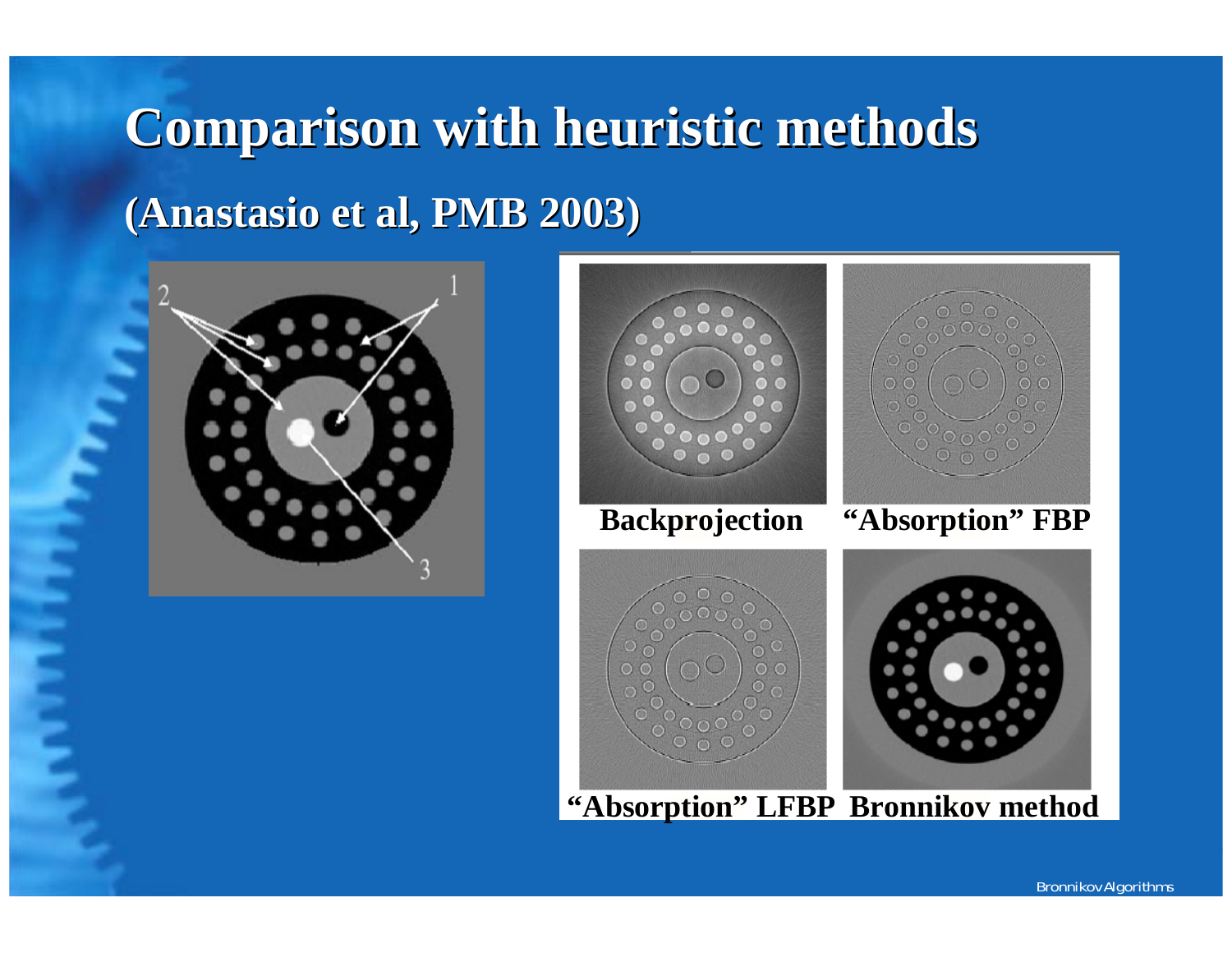**Polypropylene foam Polypropylene foam**  $(Schena et al; Elettra, 2004)$ 



Conventional FPB Bronnikov method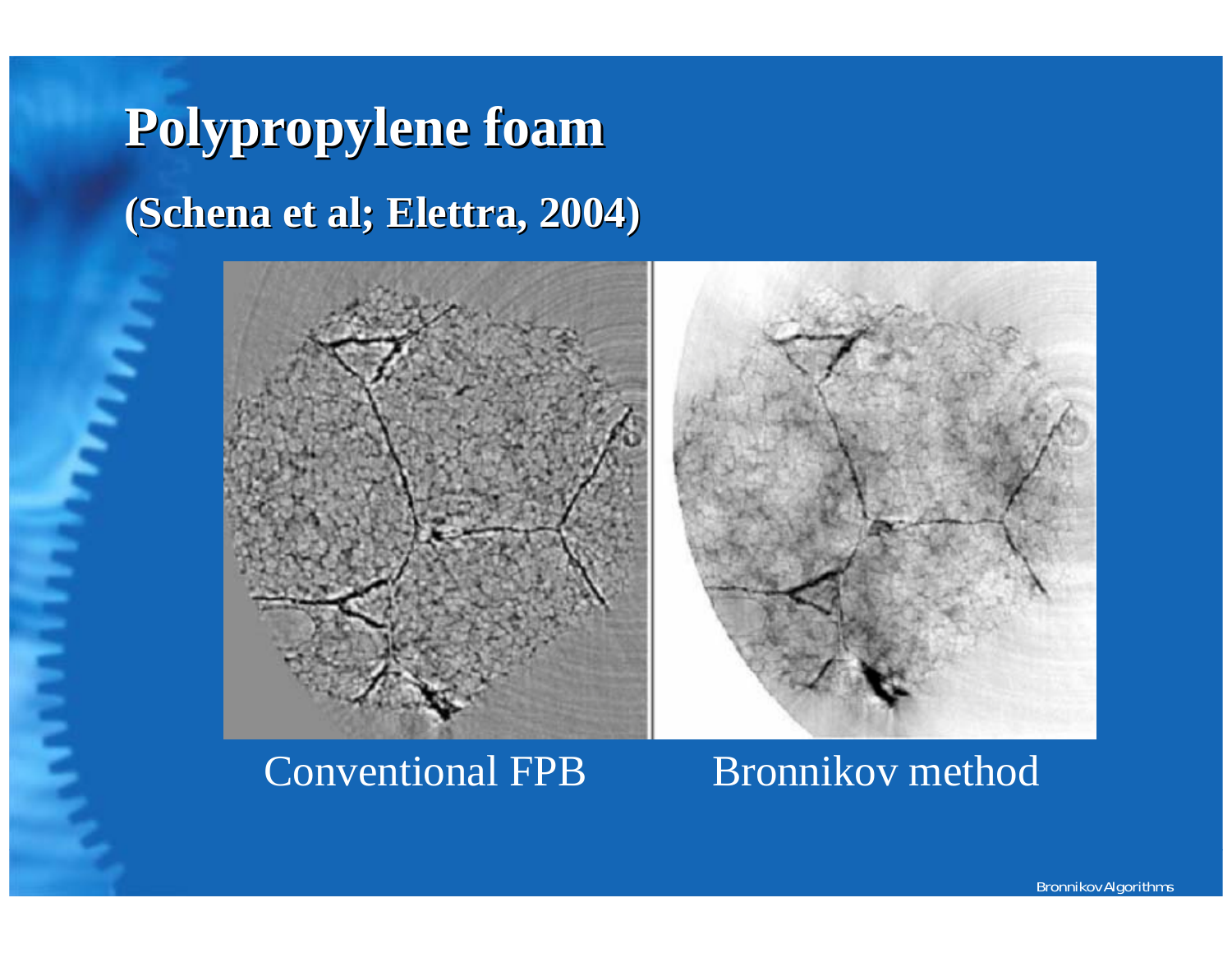#### **Polyethylene tube with polymer fibers Polyethylene tube with polymer fibers (Groso and Stampanoni; SLS, 2005)**



*721 projections; 15 cm distance sample detector; Energy=13.5 keV Pixel size 1.75 microns*